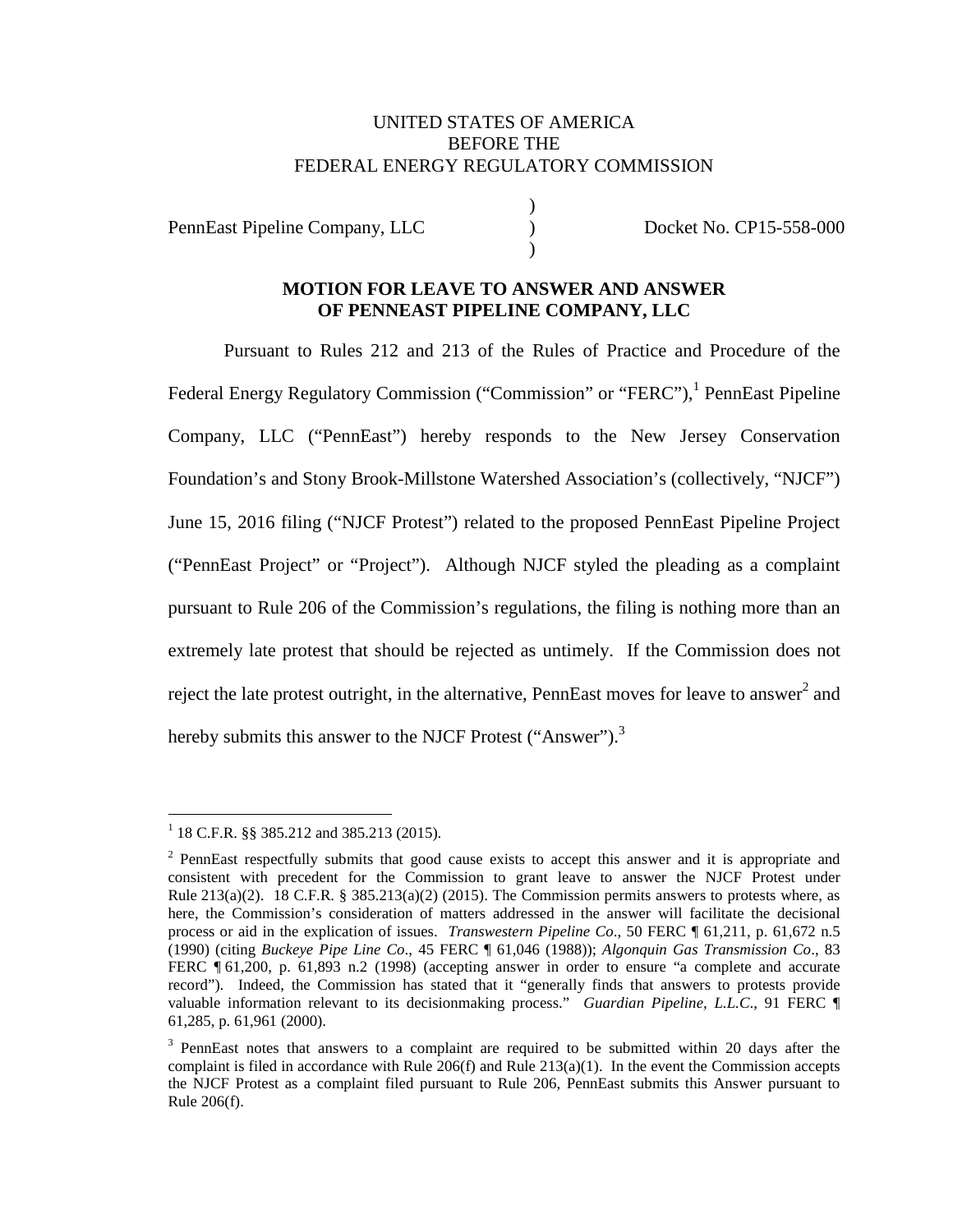#### **I. REQUEST TO REJECT PROTEST**

### **A. The Commission Should Review NJCF's Pleading as an Untimely Protest to the Certificate Application.**

NJCF styled its pleading as a complaint and motion filed pursuant to Rule 206 and Rule 212 requesting that the Commission establish a hearing before an Administrative Law Judge under Rule 206(g)(3) for resolution of the alleged complaint.<sup>4</sup> The filing fails to meet the basic requirements of Rule 206 and at best must be treated as an untimely protest with a request for an evidentiary hearing.<sup>5</sup>

NJCF fails to provide any of the justification required by Rule 206 for initiating a separate complaint proceeding when an existing Commission proceeding is in progress to address the types of issues raised by NJCF. $<sup>6</sup>$  Separate complaint proceedings are not</sup> appropriate when the separate proceeding would be duplicative of an ongoing certificate proceeding.<sup>7</sup> NJCF asserts that "[t]he issues presented herein . . . are not capable of being resolved on the record."<sup>8</sup> Much to the contrary, the issues raised by NJCF—project need

<sup>&</sup>lt;sup>4</sup> NJCF Protest at 13. NJCF cites to both 18 C.F.R. § 385.206(g)(3) and 18 C.F.R. § 385.502(a)(1) in requesting a hearing. Although NJCF's citation to the hearing procedures for complaints suggests that it seeks to establish a hearing in a complaint proceeding separate from and duplicative of the certificate proceeding for the PennEast Project, to the extent that NJCF is also requesting an evidentiary hearing on the Project application within the certificate proceeding, such a hearing is unnecessary for the reasons provided in Section II.B below.

<sup>&</sup>lt;sup>5</sup> See Florida Southeast Connection, LLC et al., 154 FERC ¶ 61,080 at PP 57-59 (2016) (addressing a "complaint" as a protest to the certificate application because the filing party did not satisfy the requirements of Rule 206).

 $6$  18 C.F.R. § 385.206(b)(6) (2015) (requiring that a complainant "[s]tate whether the issues presented are pending in an existing Commission proceeding or a proceeding in any other forum in which the complainant is a party, and if so, provide an explanation why timely resolution cannot be achieved in that forum").

<sup>&</sup>lt;sup>7</sup> See ConocoPhillips Co. v. Texas Eastern Transmission LP, 142 FERC ¶ 61,123 (2013) (denying rehearing of order dismissing a complaint because the complainant should instead make its views known in the pre-filing process and any subsequent certificate proceeding addressing an application seeking authority to construct the respondent's contemplated project).

<sup>8</sup> NJCF Protest at 63.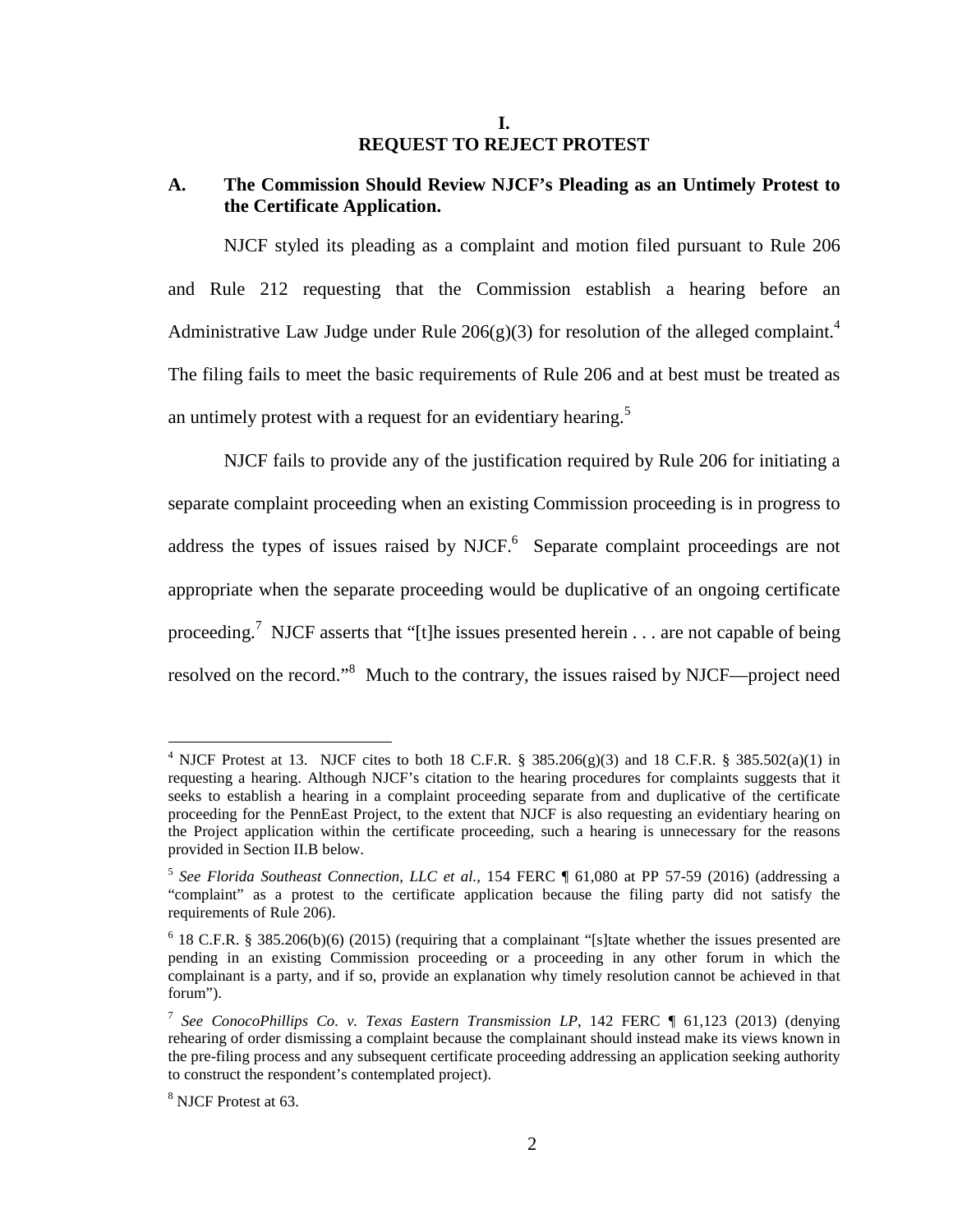and mitigation of impacts—are issues that the Commission analyzes in every certificate proceeding on the written record, as it will be able to do for the PennEast Project.<sup>9</sup>

 The pleading also fails to meet the requirement that a complaint "[c]learly identify" any "action or inaction which is alleged to violate applicable statutory standards or regulatory requirements" and "[e]xplain how the action or inaction violates" those standards or requirements.<sup>10</sup> NJCF's general allegations—without citation to specific violations of law, regulation, or policy—claiming a lack of "substantial evidence" of project need or minimization of impacts or that PennEast is attempting to "distort" the  $record<sup>11</sup>$  do not satisfy the specific pleading requirements of a complaint.

NJCF's mere disagreement regarding the evidence in the record does not create a "formal complaint." The pleading, at best, should be addressed by the Commission as an untimely protest with a request for an evidentiary hearing, and it should be rejected outright as untimely and contrary to longstanding Commission policy and precedent. In the event the Commission accepts the NJCF Protest as a formal complaint filed pursuant to Rule 206, the proper remedy for the deficiencies described herein is for the Commission to find no merit in the complaint. $^{12}$ 

<sup>&</sup>lt;sup>9</sup> In the event the Commission accepts the NJCF Protest as a complaint filed pursuant to Rule 206, the Commission should find that a separate complaint proceeding is not required as it has consistently done when a complaint addresses the same issues to be raised in a certificate proceeding. *See supra* note 7.

 $10$  18 C.F.R. § 385.206(a)(1)-(2) (2015).

 $11$  NJCF Protest at 62.

<sup>12</sup> *See supra* note 7.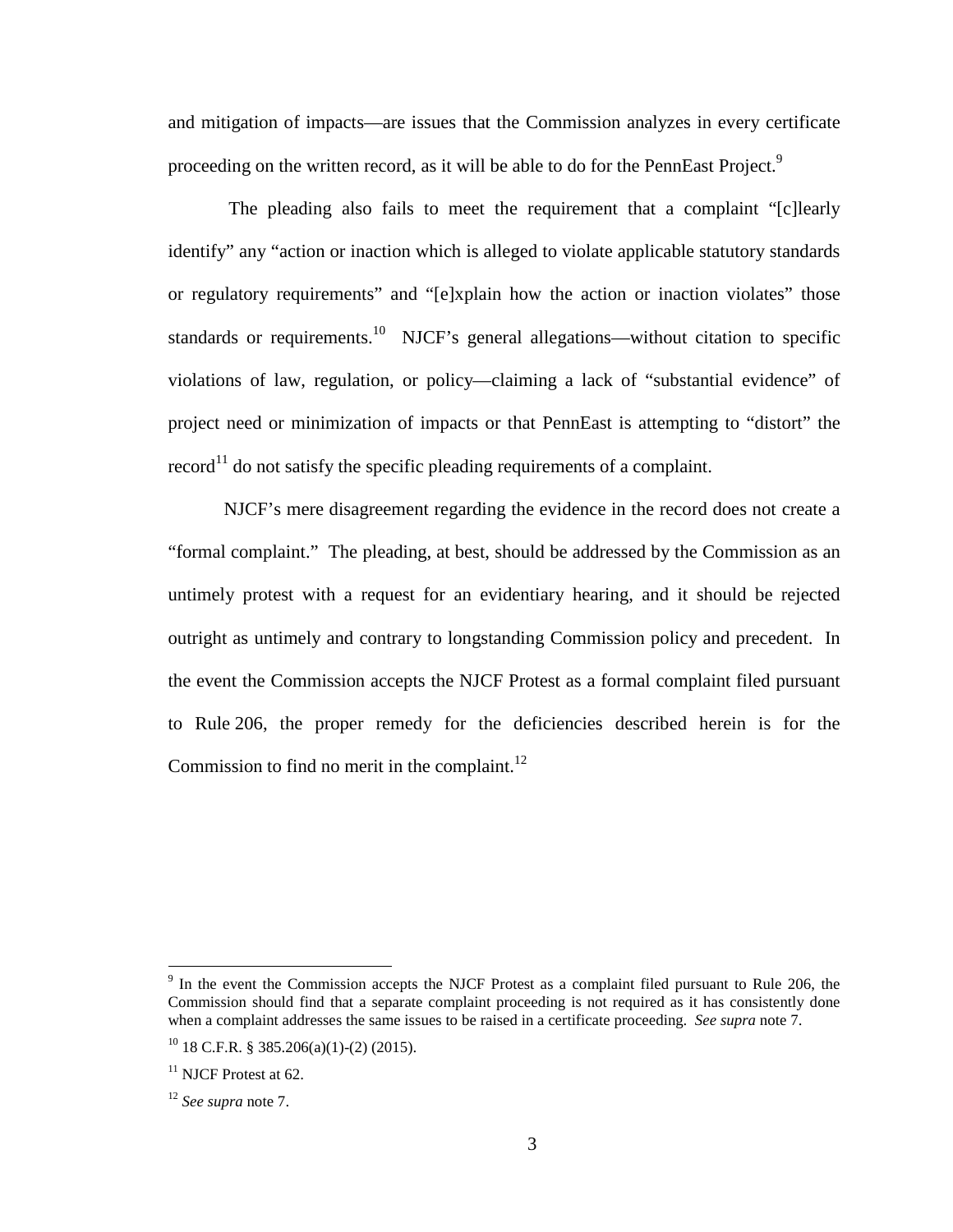#### **B. The NJCF Protest Should Be Rejected.**

The NJCF Protest, filed over eight months after the deadline set by the Commission in the certificate proceeding for the PennEast Project, $^{13}$  should be rejected as untimely and containing no new issues. The NJCF Protest reiterates a request for an evidentiary hearing and arguments regarding project need that NJCF raised in previous filings submitted in the proceeding<sup>14</sup> and that PennEast thoroughly addressed in previous responses. 15

The Commission regularly performs a public convenience and necessity analysis in certificate proceedings without an evidentiary hearing and should do so regarding the PennEast Project. The extensive written record in the proceeding provides the Commission with all of the information required to determine whether the Project serves the public convenience and necessity. NJCF's arguments regarding a need for an evidentiary hearing fail to address the extensive filings by PennEast, NJCF, and other parties on the exact issues raised in the NJCF Protest. Moreover, a separate proceeding determining whether an applicant has shown a "need" for the project and performing an assessment of impacts and mitigation requirements would not be appropriate while a certificate proceeding is pending because it would bifurcate the certificate review process and undermine Commission Staff's efforts currently underway in the pending certificate

<sup>&</sup>lt;sup>13</sup> Notice of Application, Docket Nos. CP15-558-000 et al. (Oct. 8, 2015) (establishing a comment deadline of October 29, 2015).

<sup>&</sup>lt;sup>14</sup> Motion to Intervene Submitted by New Jersey Conservation Foundation, Docket No. CP15-558-000, at 2, 5-6 (Oct. 28, 2015); Report on Question of Public Need from New Jersey Conservation Foundation, Docket No. CP15-558-000 (Oct. 30, 2015); Intervenors' Comments on PennEast's Application Submitted on Behalf of: New Jersey Conservation Foundation and Stony Brook-Millstone Watershed Association, Docket No. CP15-558-000, at Ex. A (Mar. 11, 2016).

<sup>&</sup>lt;sup>15</sup> Reply of PennEast Pipeline Company, LLC, Docket No. CP15-558-000 (Apr. 14, 2016) ("April 14 Reply"); Motion for Leave to Answer and Answer of PennEast Pipeline Company, LLC, Docket No. CP15-558-000, at 2-4 (Nov. 13, 2015) ("November 13 Answer").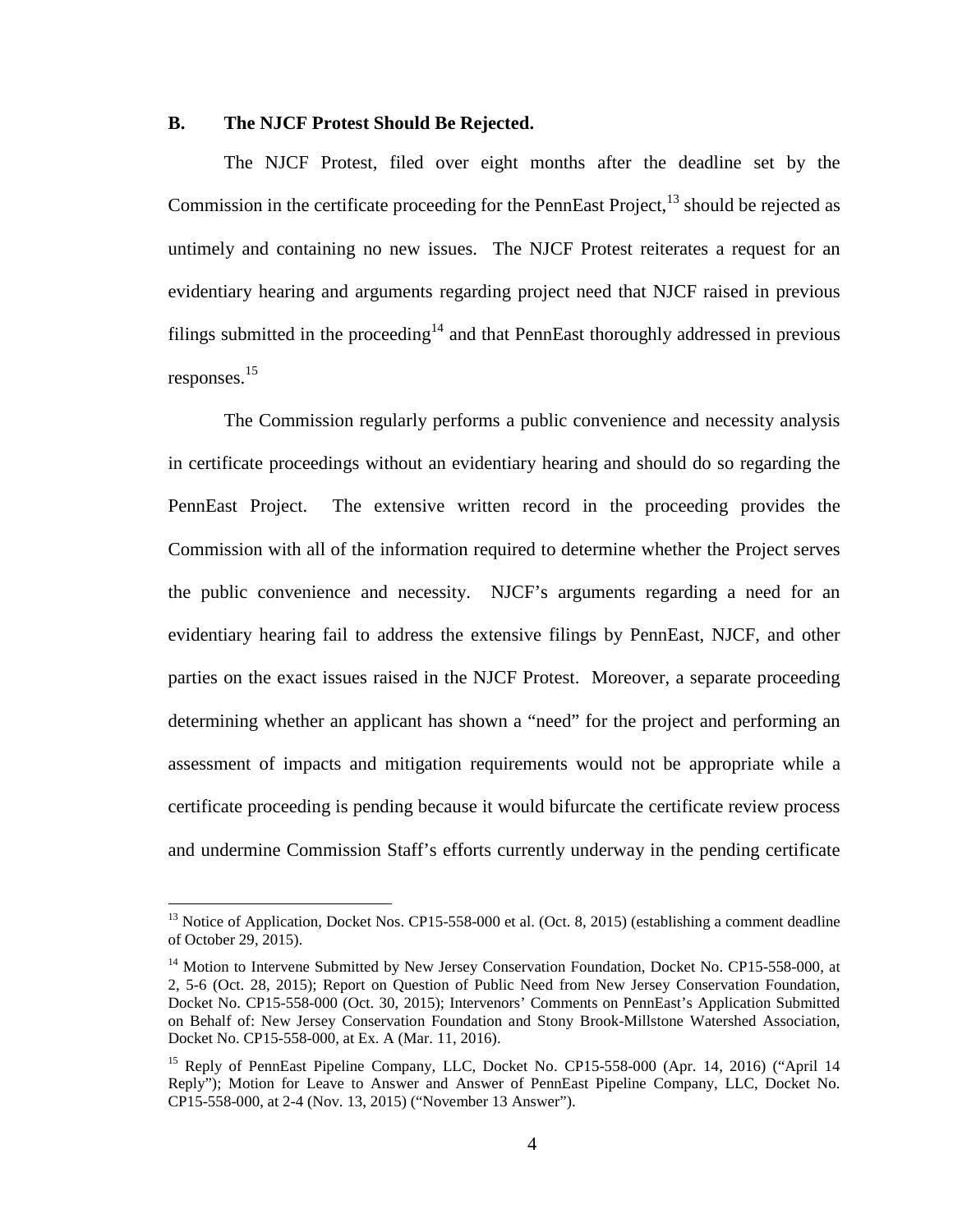proceeding. The Commission should therefore reject the NJCF Protest and the motion for an evidentiary hearing contained therein.

# **II. ANSWER**

In the event that the Commission does not reject the NJCF Protest as untimely and failing to raise any new issues, PennEast responds below to the issues asserted by NJCF. The NJCF Protest fails to raise any dispute over an issue of material fact that warrants the Commission holding an evidentiary hearing in this case. The Commission, on the basis of the written record, can make conclusive findings of fact, and the Commission is not required to apply a heightened level of scrutiny to determine the need for the Project. PennEast appropriately demonstrated such need consistent with Commission precedent, the requirements of the Certificate Policy Statement, and Section 7 of the Natural Gas Act ("NGA"). Moreover, policy does not favor a shift from the Commission's longstanding practice of making decisions based on the written record in certificate proceedings, including those for greenfield pipelines similar to the PennEast Project. Accordingly, the arguments in the NJCF Protest should be rejected and its motion for an evidentiary hearing should be denied.

### **A. PennEast Has Established the Need for the Project Under the Standards of Review in the Certificate Policy Statement and Section 7 of the NGA.**

As the record in this proceeding shows, nearly all of the capacity to be created by the PennEast Project has been subscribed under long-term firm transportation precedent agreements. The Commission has consistently recognized that long-term commitments for capacity "constitute strong evidence that there is market demand for the project."<sup>16</sup>

<sup>&</sup>lt;sup>16</sup> November 13 Answer (quoting *Algonquin Gas Transmission, LLC, 150 FERC* ¶ 61,163 at P 23 (2015) (citing Certificate Policy Statement, 88 FERC ¶ 61,227, p. 61,748 (1999) ("Certificate Policy Statement");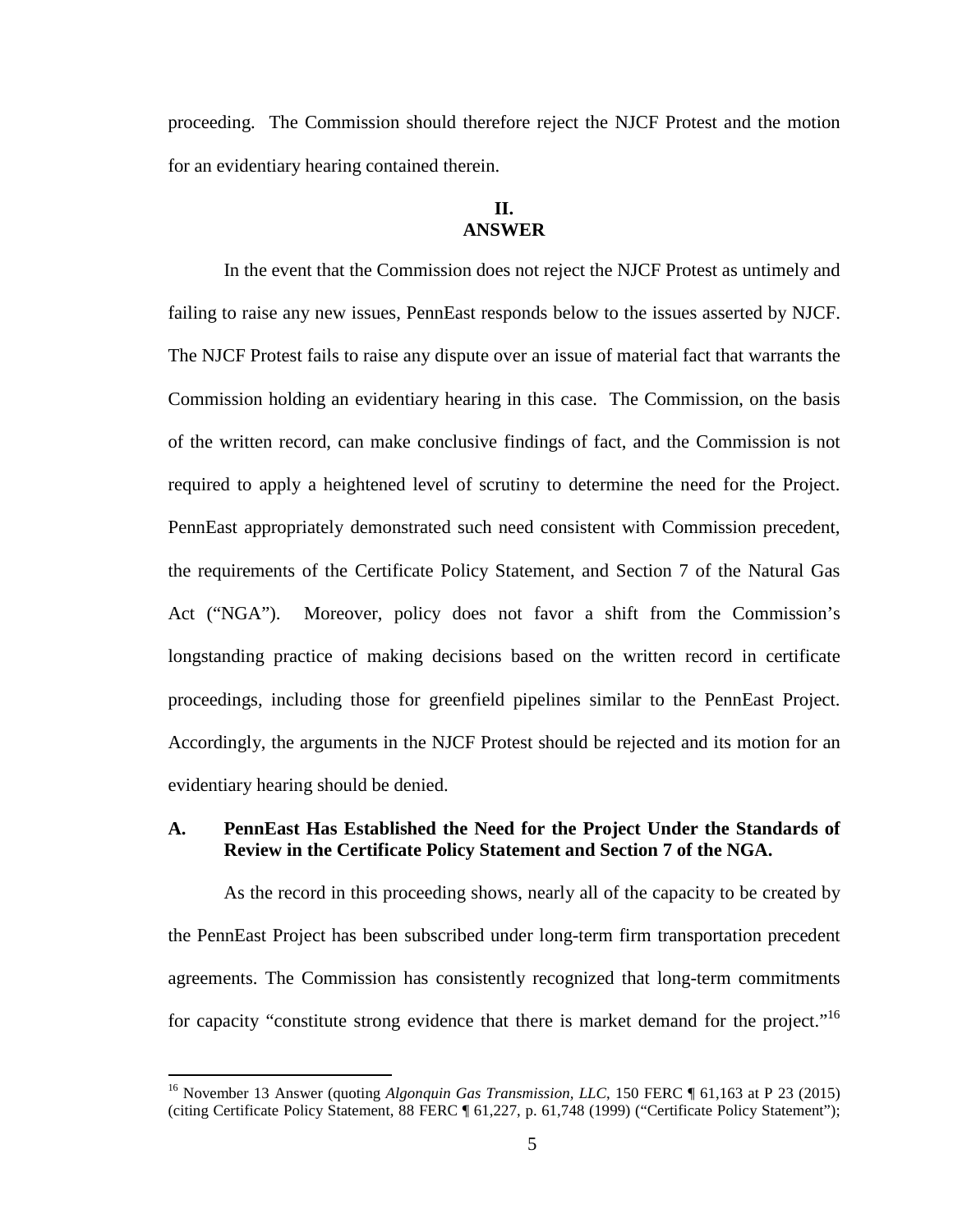The Commission has explained that precedent agreements are not required to demonstrate need, although such agreements are "significant evidence of need or demand for a project."<sup>17</sup> In addition to precedent agreements, the Commission will consider a variety of relevant factors to demonstrate need.<sup>18</sup>

As reflected on the written record, $19$  PennEast established the need for the Project with the numerous precedent agreements for long-term firm capacity subscribed for almost the entire capacity created by the Project by a broad cross-section of market participants.<sup>20</sup> The demand for and benefits of the Project are further confirmed in the market studies identified and submitted by PennEast showing the price differentials between the Marcellus Shale play and the markets PennEast will serve, which demonstrate the lower costs to end users that will result from the Project.<sup>21</sup> This is

*Transcontinental Gas Pipe Line Co*., *LLC*, 147 FERC ¶ 61,102 at P 42 (2014); *Sierrita Gas Pipeline, LLC*, 147 FERC ¶ 61,192 at P 36 n.26 (2014); *Dominion Transmission, Inc.*, 141 FERC ¶ 61,240 at P 23 (2012)).

<sup>17</sup> *Arlington Storage Company, LLC*, 128 FERC ¶ 61,261 at P 8 (2009).

<sup>&</sup>lt;sup>18</sup> *Id.* (providing that the Commission will consider demand projections, potential cost savings to consumers, or a comparison of projected demand with the amount of capacity currently serving the market, among other factors, as a demonstration of need).

 $19$  Application of PennEast Pipeline Company, LLC for Certificates of Public Convenience and Necessity and Related Authorizations, Docket No. CP15-558, at 5, 10 & n.7, Ex. I (Sept. 24, 2015) ("Application").

 $20$  November 13 Answer at 2.

<sup>21</sup> Application at 9 (discussing economic benefits to consumers from the PennEast Project); *id.* at Ex. I (providing the precedent agreements filed as privileged); November 13 Answer at 3; Concentric Energy Advisors, Energy Market Savings Report and Analysis (Mar. 2015), *available at* http://penneastpipeline.com/ConcentricEconomicStudy; Econsult Solutions & Drexel University, Economic Impact Report and Analysis: PennEast Pipeline Project Economic Impact Analysis (2015), *available at* http://penneastpipeline.com/economic-impact-analysis/; Eastern Interconnection Planning Collaborative, Interregional Transmission Development and Analysis for Three Stakeholder Selected Scenarios and Gas-Electric System Interface Study (July 2, 2015), *available at*  http://www.eipconline.com/phase-ii-documents.html; Reply Comments of Concentric Energy Advisors to Comments Submitted by the New Jersey Conservation Foundation Regarding PennEast Pipeline Company, LLC, Docket No. CP15-558 (Apr. 13, 2016) ("Concentric Reply").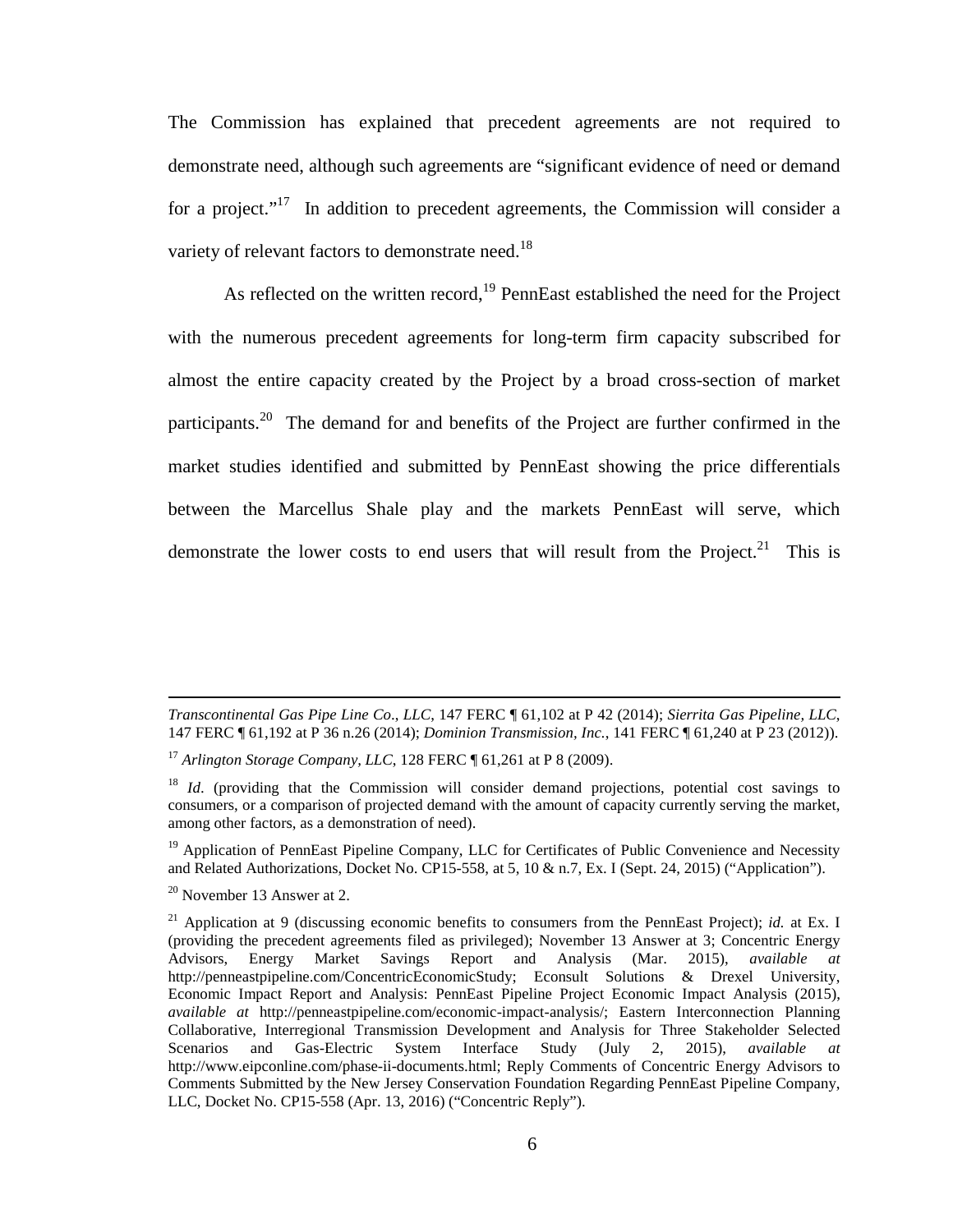exactly the evidence contemplated by the Certificate Policy Statement to satisfy the project need portion of the public convenience and necessity showing. $^{22}$ 

NJCF's reliance on the *Jordan Cove* decision for the argument that the Commission must use a higher level of scrutiny in reviewing the PennEast Project is misplaced.<sup>23</sup> The Commission determined that "generalized allegations of need . . . d[id] not outweigh the potential for adverse impact on landowners" because the applicant had not yet submitted any contracts or begun an open season to demonstrate a need for its project.<sup>24</sup> Jordan Cove did not submit any precedent agreements whereas PennEast has submitted executed precedent agreements for ninety percent (90%) of the Project's capacity. Nonetheless, the "sliding scale approach," as applied in *Jordan Cove* to require additional indicators of need when the project sponsor has yet to obtain all rights-of-way, does not require evidence beyond what PennEast has already provided to demonstrate need, nor does it require the Commission to hold an evidentiary hearing.<sup>25</sup>

PennEast has demonstrated the need for the Project under the Certificate Policy Statement with executed precedent agreements for long-term firm service for almost all of the Project's capacity, in addition to market studies, and other evidence of the benefits

<sup>&</sup>lt;sup>22</sup> Certificate Policy Statement at p. 61,748 ("[T]he evidence necessary to establish the need for the project will usually include a market study."); *id.* at p. 61,749 ("[I]f an applicant had precedent agreements with multiple parties for most of the new capacity, that would be strong evidence of market demand . . . ."); *id*. at p. 61,750 ("Applicants . . . must submit evidence of the public benefits to be achieved by the proposed project such as contracts, precedent agreements, studies of projected demand in the market to be served, or other evidence of public benefit of the project.").

<sup>23</sup> *See* NJCF Protest at 20-21.

<sup>&</sup>lt;sup>24</sup> *Jordan Cove Energy Project, LP*, 154 FERC ¶ 61,190 at P 39 (2016) ("Pacific Connector has presented little or no evidence of need for the Pacific Connector Pipeline. Pacific Connector has neither entered into any precedent agreements for its project, nor conducted an open season . . . .").

<sup>25</sup> *Id*.; *see also Guardian Pipeline, L.L.C*., 91 FERC ¶ 61,285, p. 61,980 (2000) (approving the project although Guardian had not negotiated with any of the landowners for any of the rights of way because the long-term firm capacity agreements executed with customers and the commitment to minimize adverse impacts on landowners provided a sufficient showing of need and benefits outweighing the adverse impacts).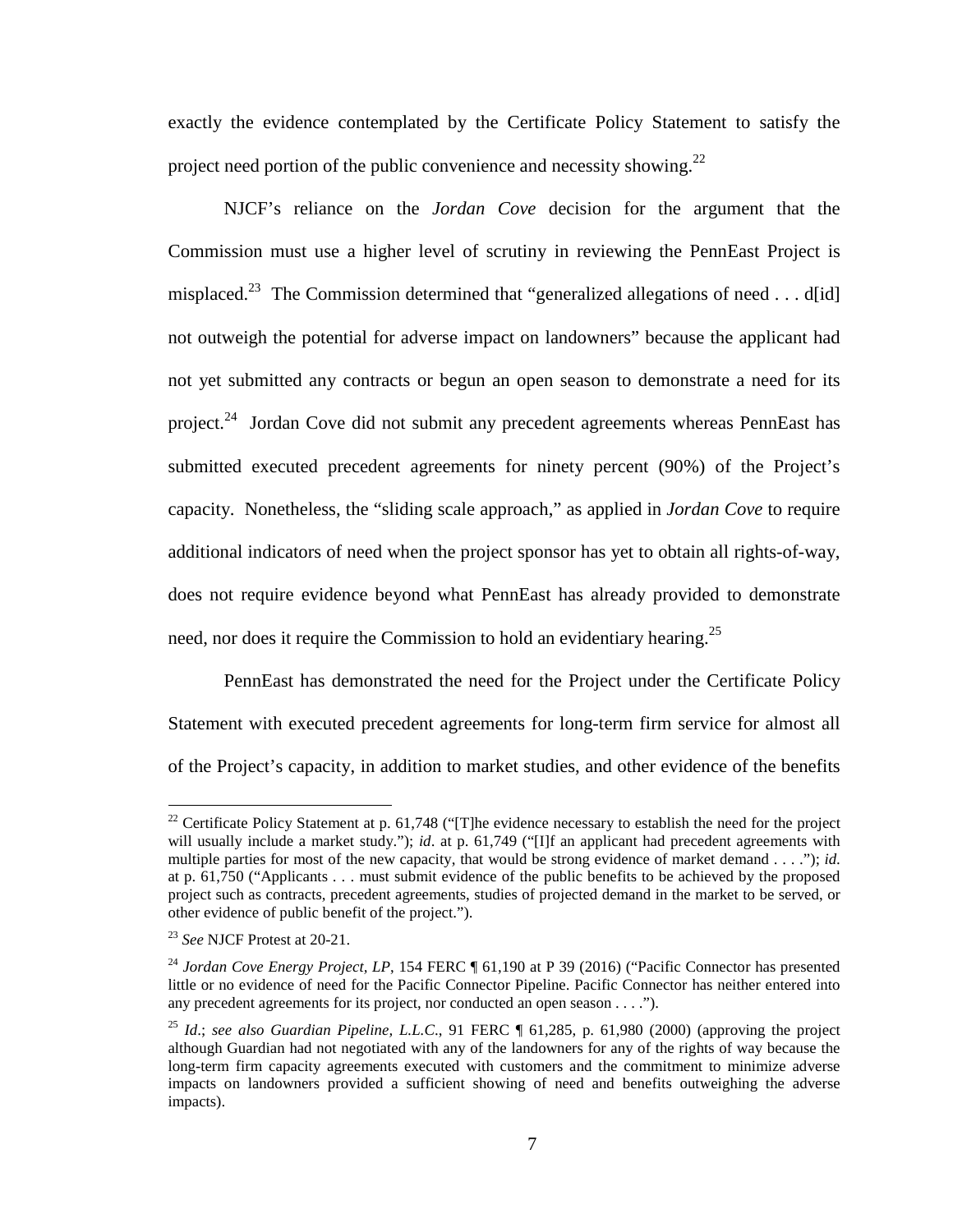to the public through increased reliability.<sup>26</sup> Furthermore, PennEast is committed to continue working toward minimizing effects on landowners and has adopted numerous route deviations to date to avoid and mitigate impacts. The right-of-way acquisition process is ongoing and PennEast does not expect that all of the currently unacquired property rights will need to be acquired by eminent domain. PennEast will continue the process with good faith negotiations in an effort to avoid unnecessary use of eminent domain. PennEast has established the need for the Project under the appropriate standards of review in the Certificate Policy Statement and Section 7 of the NGA. Thus, the Commission does not need to apply any different standard or conduct an evidentiary hearing to appropriately find that the need has been proven.

#### **B. A Trial-Type Evidentiary Hearing Is Not Required.**

The NJCF Protest relies on the D.C. Circuit's decision in *Mobil Oil* concerning the "substantial evidence" standard to suggest that this standard necessitates an evidentiary-type hearing in order for the Commission to conclude findings of fact in this proceeding.<sup>27</sup> Section 19 of the NGA states that the Commission's findings of fact, if supported by substantial evidence, shall be conclusive.<sup>28</sup> The Commission and the D.C. Circuit, supported by findings in a unanimous Supreme Court decision, $^{29}$  have found that nothing in *Mobil Oil* requires an evidentiary hearing be held for the Commission to

<sup>26</sup> *See supra* note 21.

<sup>27</sup> *See* NJCF Protest at 22-26; *Mobil Oil Corporation v. Federal Power Commission*, 483 F.2d 1238 (D.C. Cir. 1973).

 $^{28}$  15 U.S.C. § 717r(b).

<sup>29</sup> *Vermont Yankee Nuclear Power Corp. v. NRDC*, 435 U.S. 519, 548 (1978).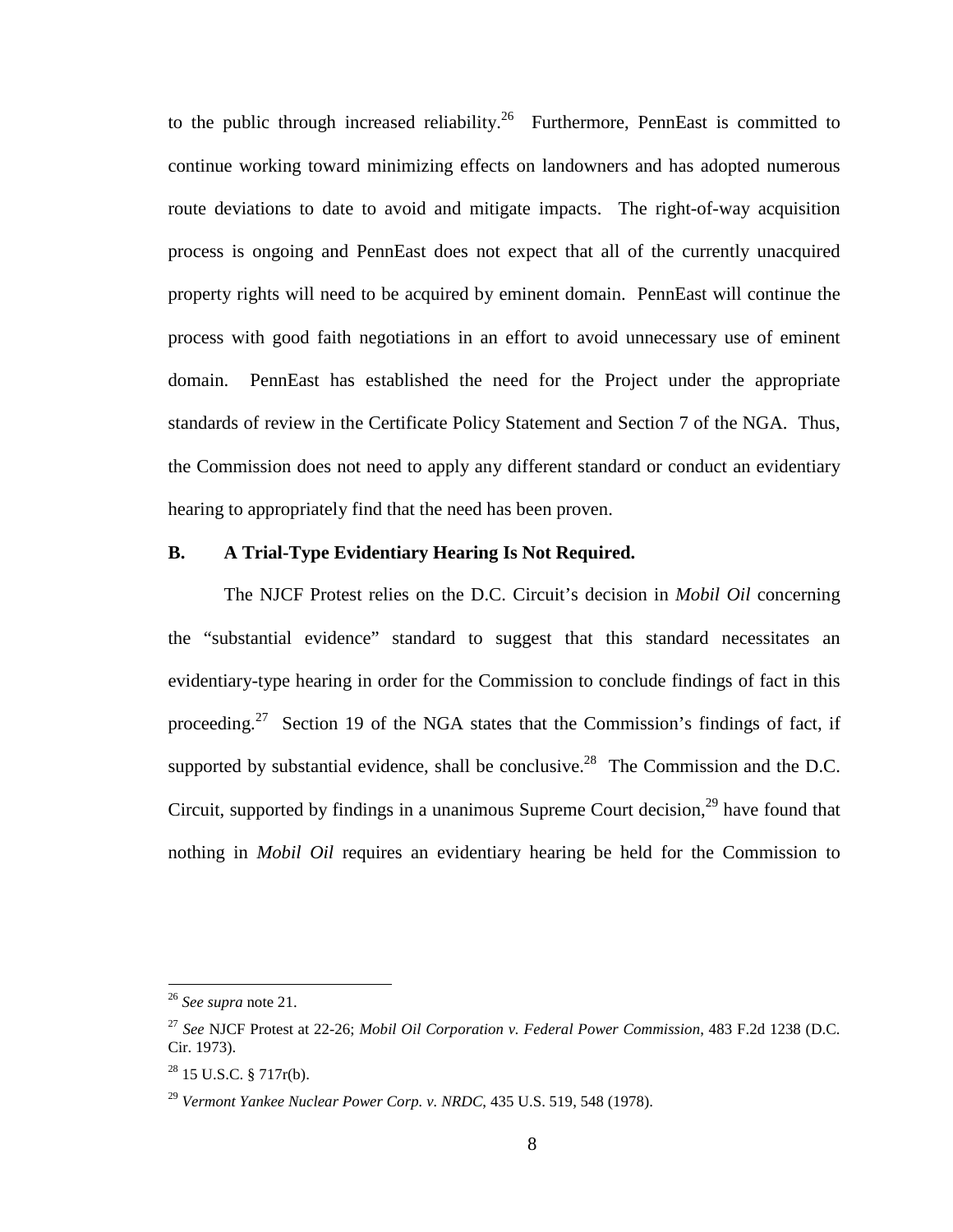satisfy the "substantial evidence" standard of review.<sup>30</sup> Contrary to NJCF's arguments, and as recently affirmed by the D.C. Circuit, $3<sup>1</sup>$  the "substantial evidence" standard of review "'requires more than a scintilla, but can be satisfied by something less than a preponderance of the evidence,"<sup>32</sup> and in no event does the "substantial evidence" standard dictate an evidentiary hearing.<sup>33</sup> The evidence submitted by PennEast, discussed above, satisfies the substantial evidence standard under Section 19 of the NGA.

NJCF also asserts that the Commission should establish a formal evidentiary hearing pursuant to the Commission's procedures for complaint proceedings.<sup>34</sup> NJCF has not met the requirements for submission of a formal complaint, and in any event, the complaint procedures *allow for*, but do not require, an evidentiary hearing. NJCF has not raised any issue that would require a formal evidentiary hearing in the PennEast certificate proceeding.<sup>35</sup> Thus, there is no basis for the Commission to launch an evidentiary hearing. In similar circumstances, the Commission has consistently concluded that an evidentiary hearing is unnecessary,<sup>36</sup> and should do so here.<sup>37</sup>

<sup>30</sup> *Wisconsin Gas Co. v. F.E.R.C*., 770 F.2d 1144, 1167 (D.C. Cir. 1985) ("The petitioners' reading of *Mobil Oil* is a fair one. The case, however, is no longer good law."); *Producer's Gas Co*., 31 FERC ¶ 61,122, p. 61,246 n.11 (1985) (recognizing that *Mobil Oil* was subsequently overturned by the D.C. Circuit).

<sup>31</sup> *Myersville Citizens for a Rural Community, Inc. v. FERC*, 783 F.3d 1301, 1309 (2015).

<sup>32</sup> *Louisiana Pub. Serv. Comm'n v. F.E.R.C.*, 522 F.3d 378, 395 (D.C. Cir. 2008) (quoting *FPL Energy Main Hydro LLC v. FERC*, 287 F.3d 1151, 1160 (D.C. Cir. 2002)).

<sup>33</sup> *See Wisconsin Gas*, 770 F.2d at 1167-68 (citing *American Public Gas Association v. F.E.R.C*., 567 F.2d 1016, 1067 (D.C. Cir. 1977)).

<sup>&</sup>lt;sup>34</sup> NJCF Protest at 13.

<sup>35</sup> *Kinder Morgan Interstate Gas Transmission LLC*, 99 FERC ¶ 61,186, p. 61,750-51 (2002) (finding that an "evidentiary, trial-type hearing is necessary only where material issues of fact are in dispute that cannot be resolved on the basis of the written record" and holding that "[a]n extensive record has been compiled in this proceeding, enabling the Commission to make a reasoned decision").

<sup>36</sup> *Algonquin Gas Transmission Co*., 93 FERC ¶ 61,163, p. 61,545 (2000) (establishing that the Commission's "practice is to hold a 'paper hearing' in those cases where the written record provides a sufficient basis for resolving the relevant issues, rather than a formal, in-person, trial-type evidentiary hearing); *Dominion Cove Point LNG, LP, et al.*, 118 FERC ¶ 61,007 at P 33 (2007), *reh'g denied*, 119 FERC  $\parallel$  61,276 (2007) ("When the paper record provides a sufficient basis for resolving the relevant issues,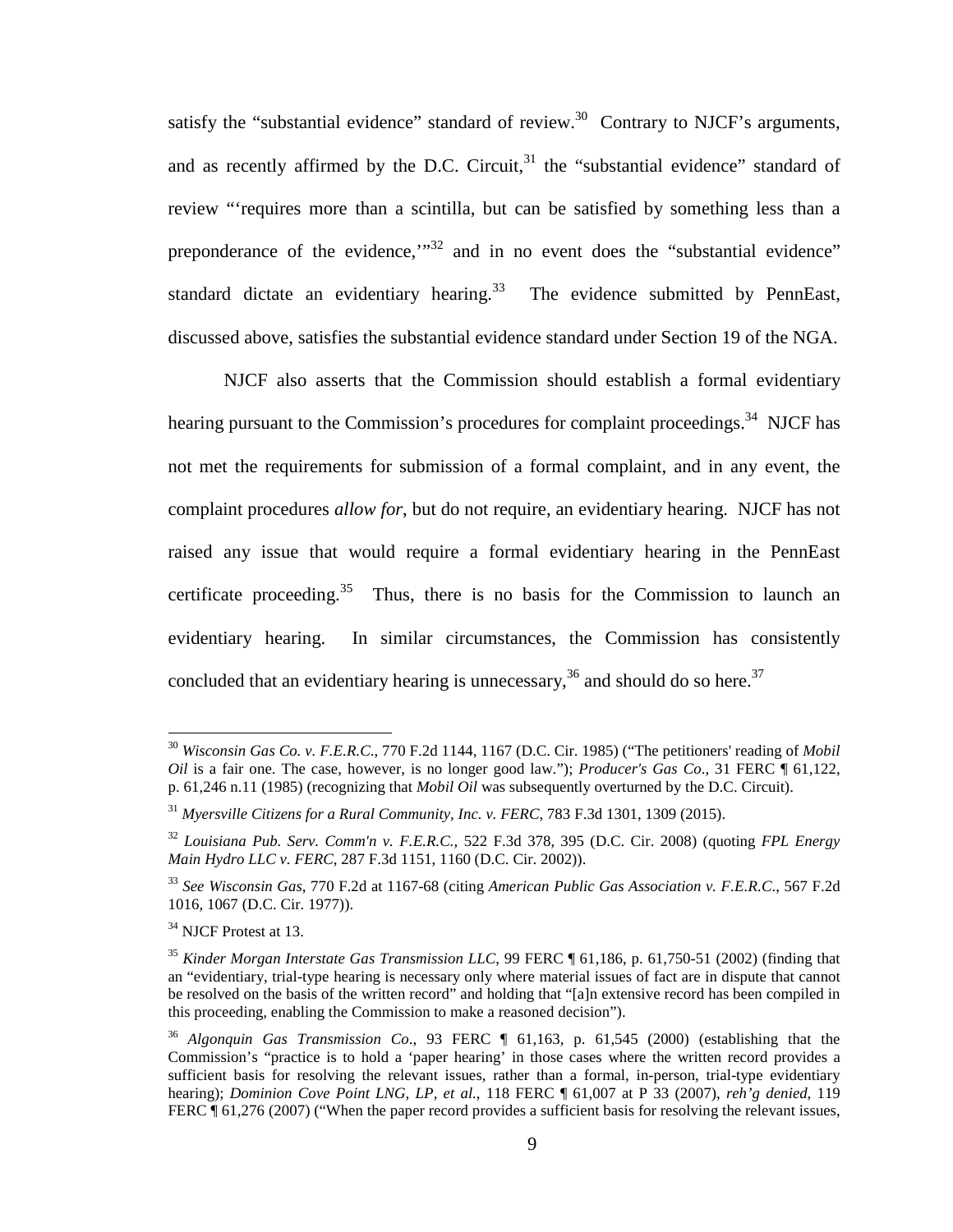### 1. Commission precedent supports the use of affiliate contracts in establishing need and such contracts do not raise an issue of material fact.

The NJCF Protest relies heavily on a misplaced belief that affiliate contracts should be either discredited or given less weight than other contracts when evaluating a project's need.<sup>38</sup> Commission precedent clearly rejects any notion that the Commission should distinguish between pipelines' precedent agreements with affiliates or independent third parties.<sup>39</sup> Contrary to NJCF's erroneous interpretation,<sup>40</sup> the Certificate Policy Statement also rejects distinctions between, and "gives equal weight to[,] contracts between an applicant and its affiliates and an applicant and unrelated third parties."<sup>41</sup> More recently, the Commission confirmed this policy related to affiliate

<sup>38</sup> NJCF Protest at 30.

it is our practice to provide for a 'paper hearing,' as we did in this case, rather than hold a formal, inperson, trial-type evidentiary hearing pursuant to Part 385, subpart E of our regulations." (citing *NE Hub Limited Partners, LP*, 83 FERC ¶ 61,043 at 61,192 (1998), *order on reh'g*, 90 FERC ¶ 61,142, p. 61,437- 38 (2000); *Pine Needle LNG Company, LLC*, 77 FERC ¶ 61,229 (1996))).

<sup>37</sup> *See, e.g.*, *Algonquin Gas Transmission, LLC*, 154 FERC ¶ 61,048 at PP 21-22 (2016) (determining that a paper proceeding was appropriate and that the written record was sufficient to resolve any material issues of fact regarding project need, environmental impacts, and a variety of other issues raised by an environmental coalition); *Constitution Pipeline Co., LLC et al*., 149 FERC ¶ 61,199, p. 62,205 (2014) (rejecting a request for a formal evidentiary hearing made by six parties because their contentions could be resolved in a paper hearing).

<sup>&</sup>lt;sup>39</sup> In responses to NJCF's previous request for an evidentiary hearing in this proceeding, PennEast provided the relevant precedent. *See* April 14 Reply at 2 (citing *Eastern Shore Natural Gas Co.*, 132 FERC ¶ 61,204 at P 31 (2010) (citing Certificate Policy Statement at p. 61,744; *Midwestern Gas Transmission Co*., 114 FERC ¶ 61,257 at P 34 (2006); *NE Hub Partners, L.P.*, 90 FERC ¶ 61,142, p. 61,439 (2000))); *see also* November 13 Answer at 4 & n.11 (citing *Constitution Pipeline Company, LLC, et al.*, 149 FERC ¶ 61,199 at P 28 (2014) ("Constitution"); *Transcontinental Gas Pipe Line Co., LLC*, 141 FERC ¶ 61,091 at P 21 (2012); *Millennium Pipeline Co., L.P., et al.*, 100 FERC ¶ 61,277 at P 57 (2002); *E. Tennessee Natural Gas Co*., 98 FERC ¶ 61,331, p. 62,398 (2002); *Texas Eastern Transmission Corp*., 84 FERC ¶ 61,044, p. 61,191 (1998); *Maritimes & Northeast Pipeline, L.L.C*., 76 FERC ¶ 61,124, p. 61,667, 61,671 (1996), *on reh'g*, 80 FERC ¶ 61,136 (1997), *on reh'g*, 81 FERC ¶ 61,166 (1997)).

 $^{40}$  NJCF Protest at 30 (quoting comments filed on the Certificate Policy Statement and arguing that "FERC" decided that non-affiliate agreements did in fact have greater evidentiary value than affiliate agreements").

<sup>41</sup> Certificate Policy Statement at p. 61,745; *see also Questar Pipeline Co.*, 93 FERC ¶ 61,279, p. 61,930-31 (2000) ("The Commission in the Policy Statement . . . specifically noted that under the new policy, whether contracts are with affiliated or unaffiliated shippers is no longer of primary significance.").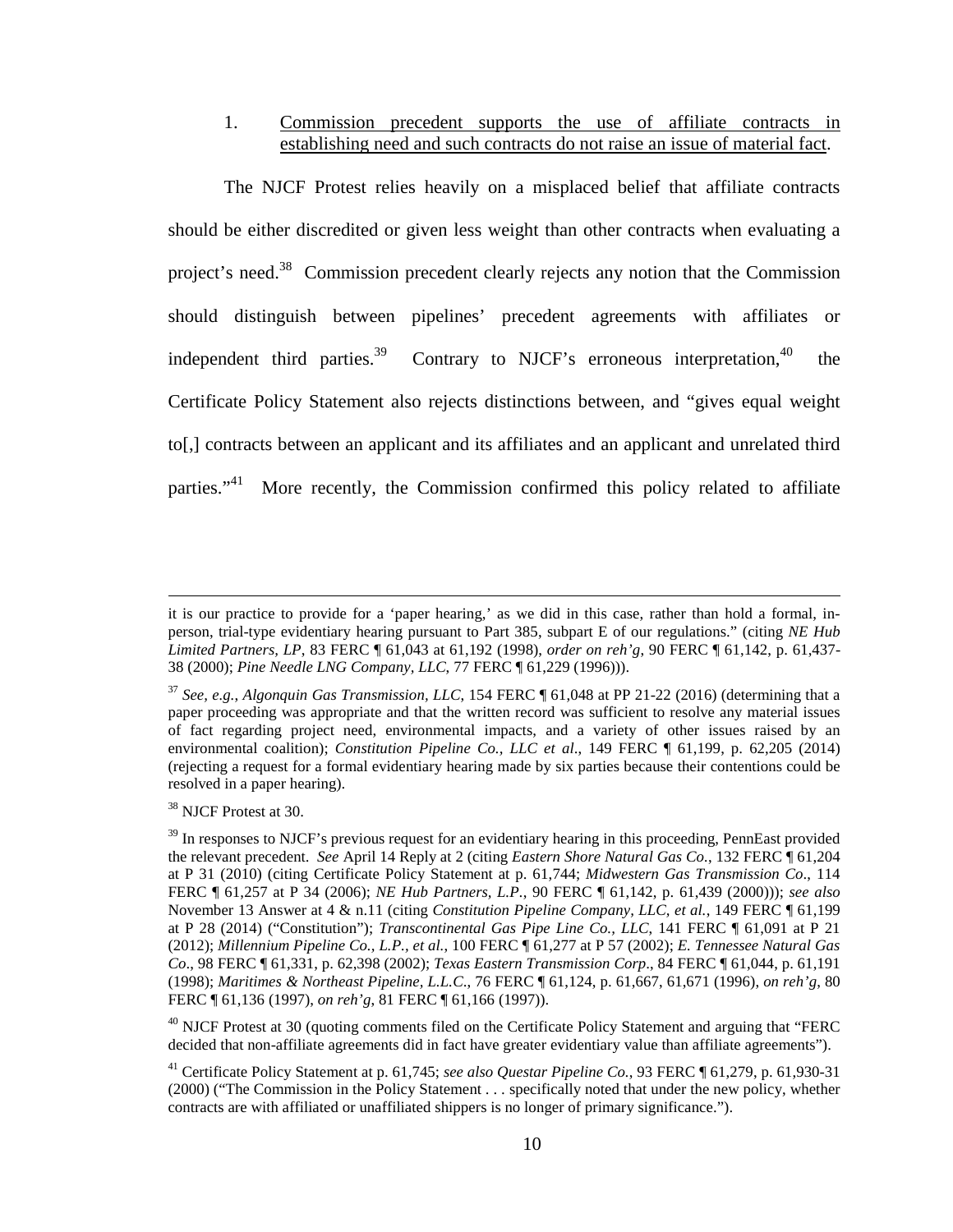shipper contracts.<sup>42</sup> The NJCF Protest provides no justification for a departure from the Commission's longstanding determination that contracts with affiliates constitute valid evidence of market need. NJCF's motion for an evidentiary hearing on this basis should accordingly be denied.

The NJCF Protest's "vertical integration" argument—that contracts with affiliated LDC shippers do not demonstrate true market need because they may somehow benefit from their contracts with PennEast through their parent companies—is meritless and does not necessitate a formal hearing.<sup>43</sup> "The mere fact that the . . . local distribution companies are affiliates of [the pipeline company] does not call into question their need for new capacity or their obligation to pay for it, or otherwise diminish the showing of market support."<sup>44</sup> The Commission has also held that an affiliate relationship between a pipeline and its LDC customers does not constitute unfair competition or illegal leveraging.<sup>45</sup> The direct and active participation of customers in a pipeline project allows customers to ensure that the project constitutes a competitive alternative that is

<sup>42</sup> *Eastern Shore Natural Gas Company*, 132 FERC ¶ 61,204 at P 31 (2010) ("*Eastern Shore*") ("the Commission gives equal weight to contacts with affiliates and non-affiliates and does not look behind contracts to determine whether the customer commitments represent genuine growth in market demand"); *see also Transcontinental Gas Pipe Line Co., LLC*, 141 FERC ¶ 61,091 at P 21 (2012) ("Absent evidence of affiliate abuse, we see no reason not to view marketing affiliates like any other shipper for purposes of assessing the demand for capacity."); *Guardian Pipeline, L.L.C,* 91 FERC ¶ 61,285, pp. 61,967, 61,973 (2000) (recognizing that "[t]he mere fact that the resulting interstate pipeline is partially affiliated with the main shipper does not in itself demonstrate self-dealing" and "[t]he Commission has certificated projects that are supported by properly negotiated affiliate contracts" and therefore rejecting an argument that a proposed project should be rejected because "over 87 percent of the total projects' capacity is subscribed by Guardian's affiliate").

<sup>43</sup> NJCF Protest at 29; *id*. at 32-35.

<sup>44</sup> *Eastern Shore* at P 31.

<sup>45</sup> *Guardian Pipeline, L.L.C*, 91 FERC ¶ 61,285, p. 61,967 (2000) ("*Guardian*") (rejecting an argument that a proposed project "is the product of unfair competition because [an LDC affiliate shipper on Guardian] is leveraging its monopoly power over the local distribution of gas to facilitate its parent's entry into the interstate market" and determining that the protesting party had presented "no evidence the proposed projects or the Guardian/Wisconsin Gas contract were the product of any illegal leveraging").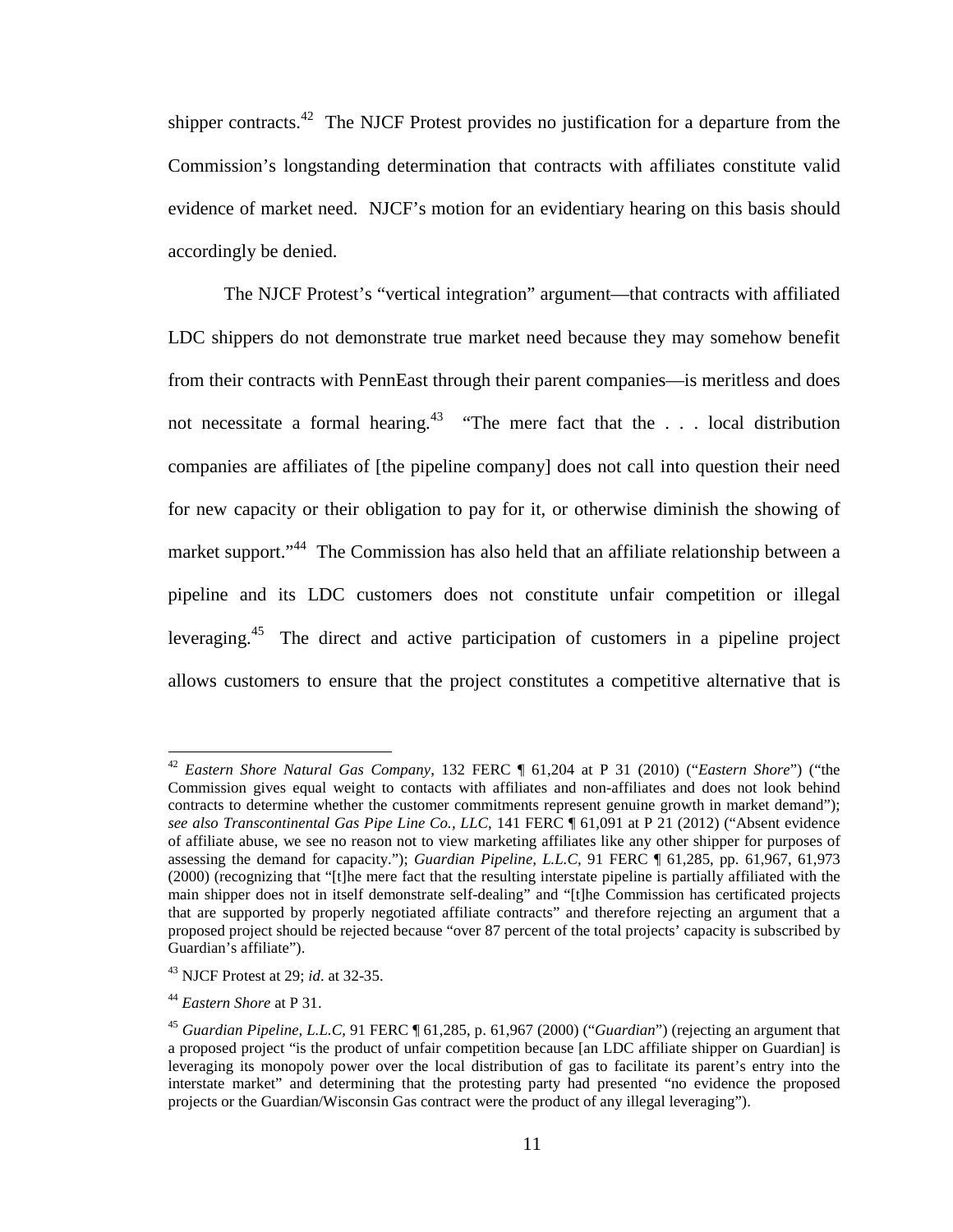preferable to remaining a captive customer to an existing pipeline.<sup>46</sup> An affiliated shipper's decision to receive service from a new pipeline when its current contracts with an existing pipeline expire has thus been upheld as "a reasonable business decision that it is in its best interest."<sup>47</sup> There is no issue of material fact related to the affiliate contracts to be evaluated in an evidentiary hearing.

Finally, NJCF's suggestion that the failure of Transco's Diamond East Project can be attributed to the affiliate contracts on the PennEast Project is both entirely speculative and irrelevant.<sup>48</sup> NJCF provides no evidence of this and fails to cite any information confirming that the Diamond East Project is in fact not going forward.<sup>49</sup> The Commission may properly disregard this speculative allegation and not consider it in the evaluation of the PennEast Project or whether an evidentiary hearing is necessary.<sup>50</sup>

<sup>46</sup> *See id.* at p. 61,967 (recognizing an affiliated LDC-shipper's conclusions that "Wisconsin's energy economy would be better served by the introduction of pipeline competition rather than if it were to remain captive to ANR. Wisconsin Gas states that it had previously committed to capacity on the proposed, unaffiliated, Viking Voyageur project, but that application was subsequently withdrawn. Wisconsin Gas states that as a result of the withdrawal of the Viking Voyageur project, WICOR 'learned that to ensure the successful introduction of a competitive alternative pipeline to serve Wisconsin, direct and active participation was necessary.'").

<sup>47</sup> *Id*.; *Eastern Shore* at P 31 ("The Commission has found it reasonable for LDCs, such as the Chesapeake LDCs, to seek additional sources of supply, and has emphasized its disinclination to second-guess reasoned business decisions by pipelines' customers evidenced by precedent agreements, as well as binding contracts.").

<sup>48</sup> NJCF Protest at 34.

<sup>&</sup>lt;sup>49</sup> The Commission recently recognized the lack of information on the Diamond East Project's status. *Transcontinental Gas Pipe Line Co., LLC*, 154 FERC ¶ 61,166 at P 5, n.6 (2016).

<sup>50</sup> *Algonquin Gas Transmission Co.*, 75 FERC ¶ 61,351, pp. 62,123-24 (1996) (quoting *General Motors Corporation v. Federal Energy Regulatory Commission*, 656 F.2d 791, 798 n.20 (1981)); *Southern Natural Gas Co.*, 110 FERC ¶ 61,052, p. 61,227 (2005) (same).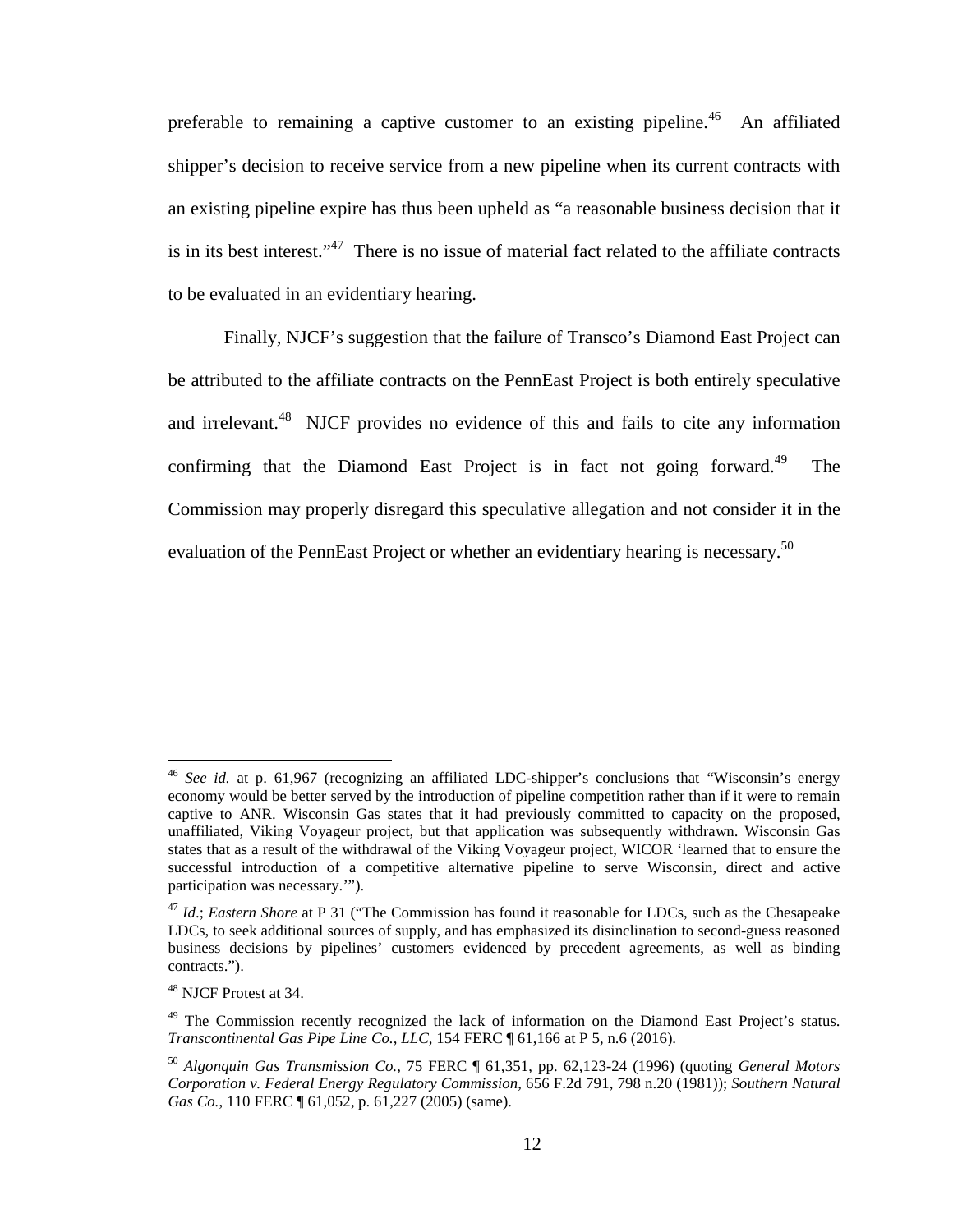# 2. Disagreement with the evidence provided by an applicant does not trigger a trial-type evidentiary hearing.

The NJCF Protest expresses disagreement with the evidence provided in the proceeding, characterizing it as "conflicting" and "controverted."<sup>51</sup> To support this assertion that "conflicting" evidence on the docket related to the Project need requires the Commission to hold an evidentiary hearing, NJCF erroneously relies on the *General Motors* case. <sup>52</sup> The *General Motors* case does not stand for the proposition that an evidentiary hearing is required to determine adequacy of supply or demand. In fact, the Commission unequivocally denied a similar request for a formal hearing based on *General Motors*. 53

NJCF also does not agree that the PennEast Project will increase reliability by providing an additional source of supply for the markets it serves.<sup>54</sup> However, PennEast supported the advantages of the Project related to reliability by including studies identified in the Application and the Eastern Interconnection Planning Collaborative Study discussed in the November 13 Answer.<sup>55</sup> The Commission can make a determination related to reliability from this comprehensive information provided by PennEast side-by-side with the information filed by NJCF and other parties on the docket. Further, the NJCF Protest's argument that the Project is not "the best way" to improve reliability does not create an issue of material fact that can only be resolved

 $51$  NJCF Protest at 36, 64.

<sup>52</sup> *Id*. at 37-38.

<sup>53</sup> *Pac. Gas Transmission Co*., 56 FERC ¶ 61,192, p. 61,714 (1991) (holding that "there has been no showing that factual evidence developed through the extensive written submissions in the record will not suffice to establish an evidentiary predicate for the Commission to conclude that the . . . project is in the public convenience and necessity").

<sup>54</sup> NJCF Protest at 38, 44.

<sup>55</sup> *See supra* note 21.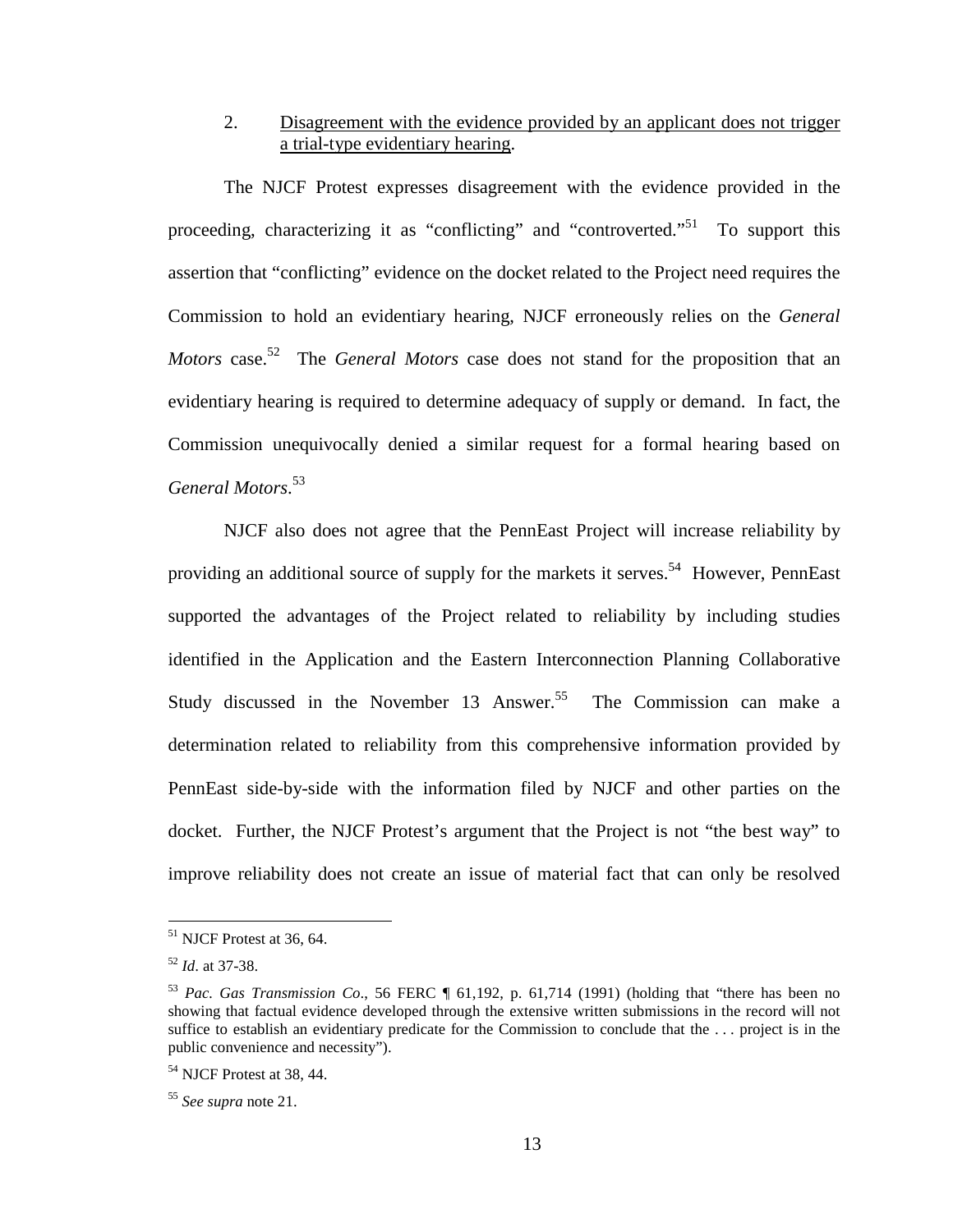through a hearing.<sup>56</sup> Section 7 of the NGA does not require the Commission to make a "best way" determination when authorizing infrastructure projects.<sup>57</sup> NJCF's inquiry into whether liquefied natural gas and dual fuel would be more efficient alternatives has no bearing on the Commission's analysis and thus fails to provide a basis for a formal hearing.

NJCF's motion for a formal hearing fails to demonstrate any reason why written submissions with differing opinions are an insufficient basis to resolve the issues in this proceeding. The Commission systematically makes decisions based on the written record in proceedings where applicants, landowners, agencies, congressional representatives, and other stakeholders all provide dissenting opinions regarding a project proposal. The Commission can likewise do so in the PennEast proceeding. Each issue raised in the NJCF Protest has been appropriately addressed on the written record providing the Commission all of the information it needs to make a final decision on each point. NJCF's request for a formal hearing should be denied.

### 3. NJCF's characterization of its contentions as "credibility" issues does not require a formal hearing.

The report prepared for NJCF by Mr. Greg Lander of Skipping Stone that was submitted to the written record ("Skipping Stone Report") also fails to create any need for a formal hearing.<sup>58</sup> NJCF's assertion that the Skipping Stone Report "causes credibility

<sup>56</sup> NJCF Protest at 44.

<sup>57</sup> *See* April 14 Reply at 2 (providing precedent explaining that the Commission does not make a determination of the best option and only considers whether the specific proposal is in the public convenience and necessity).

<sup>&</sup>lt;sup>58</sup> Intervenors' Comments on PennEast's Application Submitted on Behalf of: New Jersey Conservation Foundation and Stony Brook-Millstone Watershed Association, Docket No. CP15-558-000, at Ex. A (Mar. 11, 2016).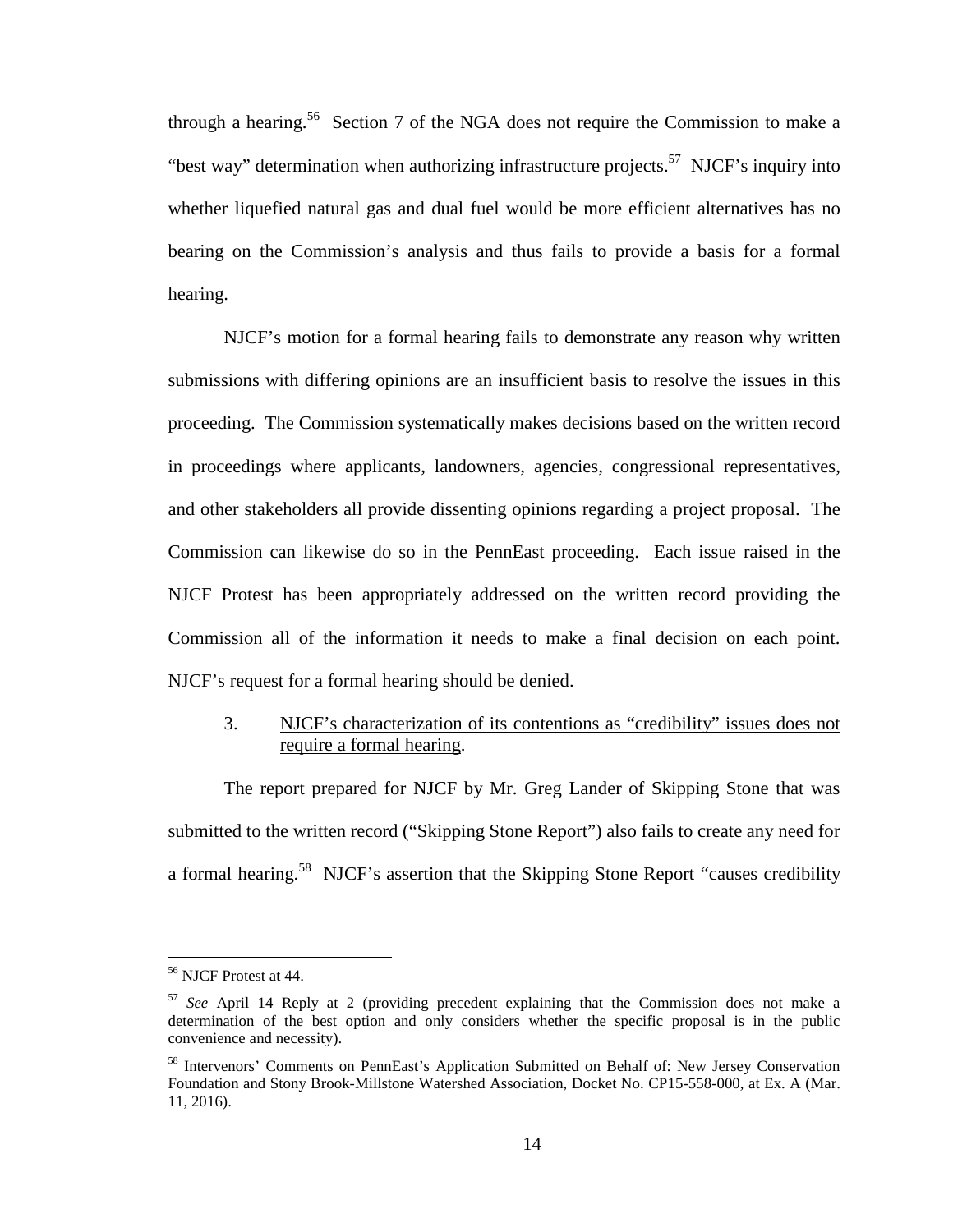issues" that must be resolved in a formal evidentiary hearing<sup>59</sup> reflects a failure to understand the Commission's review process. The April 14, 2016 Reply Comments of Concentric Energy Advisors addressed the speculation and inaccuracies in the Skipping Stone Report.<sup>60</sup> The fact that the two reports provide different vantage points does not raise an issue of material fact that would require a formal hearing.

NJCF's disagreement with Concentric Energy Advisors' report and comments does not warrant an evidentiary hearing. $61$  The Commission has found that formal evidentiary hearings are unnecessary when parties assert a dispute regarding the "credibility of those offering conflicting viewpoints" because those parties were given "ample opportunity to present their views through the submission of written comments."<sup>62</sup> Full opportunities have been provided in the pre-filing docket and the certificate proceeding to date and further commenting opportunities will be available for parties during the certificate proceeding to submit their position in written on-the-record documents. Moreover, an evidentiary hearing is unnecessary because studies disputing market need do not affect the Commission's analysis where precedent agreements are provided supporting the proposal. $63$  The Commission will not look behind precedent

<sup>59</sup> NJCF Protest at 17, 43.

<sup>60</sup> April 14 Reply at 1; *see generally* Concentric Reply.

<sup>61</sup> *See, e.g.*, *Southern Natural Gas Co.*, 85 FERC ¶ 61,134, p. 61,531-32 (1998) (denying request for a formal evidentiary hearing to address "the credibility of the representations of Southern's consultants" among other issues because "the record contains sufficient facts upon which to base a decision"); *NE Hub Partners, L.P.*, 90 FERC  $\parallel$  61,142, p. 61,439 (2000) (rejecting claim that a "hearing is necessary to explore issues involving motive and credibility" because the Commission exercised "appropriate concern and investigation" into the relevant factual issues); *see also James M. Knott, Sr*., 103 FERC ¶ 61,315, p. 62,213 n.37 (2003) (denying request for an evidentiary hearing because the "determinations made in this proceeding rest on the facts, to which any attendant motivations are irrelevant").

<sup>62</sup> *Weaver's Cove Energy, LLC et al*., 114 FERC ¶ 61,058 at PP 46-48 (2006); *see supra* note 61.

<sup>63</sup> *See Myersville Citizens for a Rural Cmty., Inc. v. F.E.R.C.*, 783 F.3d 1301, 1311 (D.C. Cir. 2015) (affirming the Commission's decision that studies submitted by an organization alleging a declining demand did not undermine the showing of public need because "[i]n keeping with its policy, the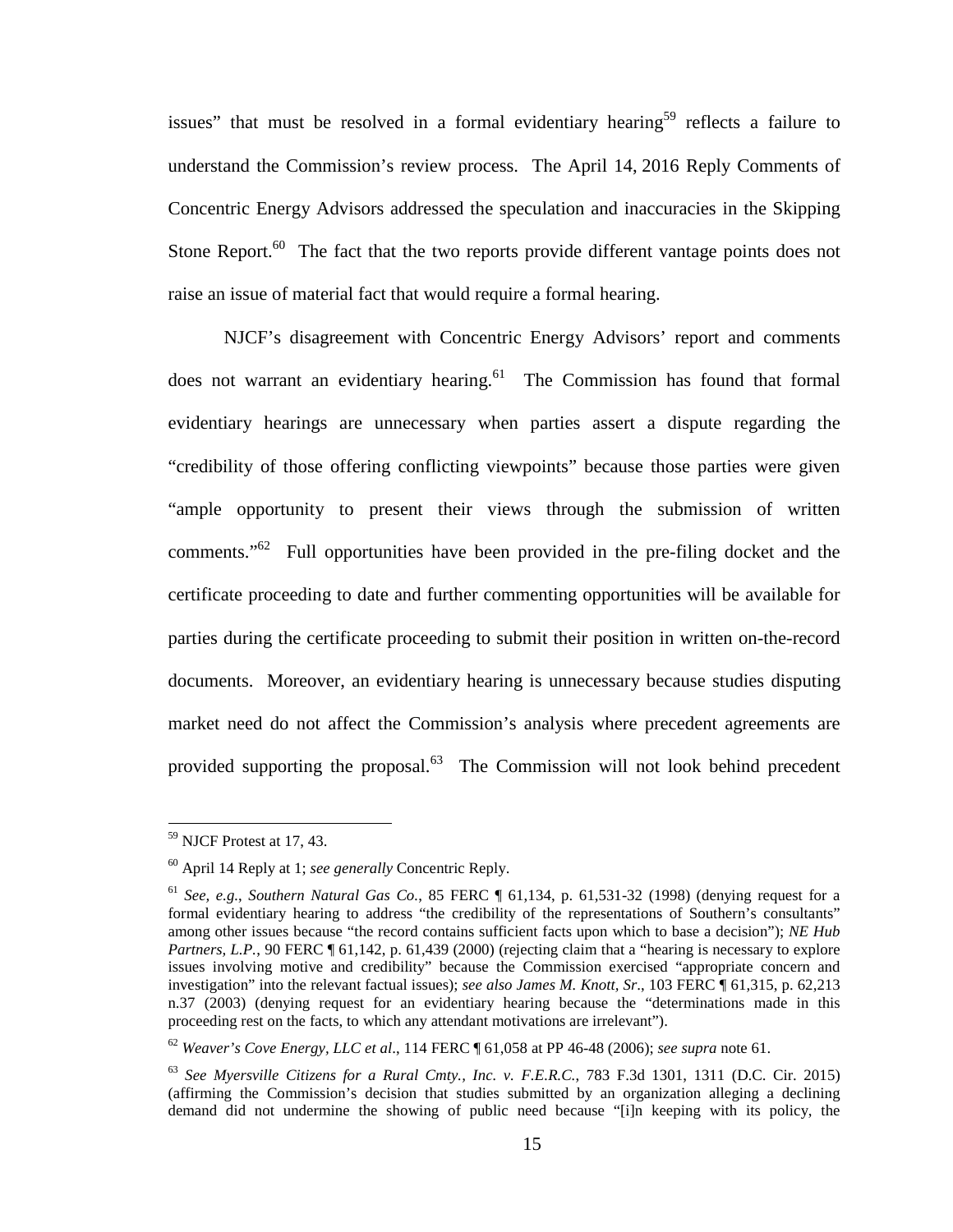agreements to make judgments about the needs of individual shippers, $64$  and the D.C. Circuit has agreed that market studies allegedly showing a declining demand do not undermine project need established through precedent agreements.<sup>65</sup>

Finally, NJCF argues that an evidentiary hearing is required to "test the applicant's motives and credibility" because of its interest in achieving profit for its members' shareholders and because of "the very presence of" affiliate transactions.<sup>66</sup> Providing economic value to a project sponsor does not raise an issue requiring an evidentiary hearing.<sup>67</sup> If this absurd contention were true, it would effectively require a formal evidentiary hearing for all projects considered by the Commission under Section 7 of NGA—a proposition that the Commission has expressly rejected.<sup>68</sup> The general "allegations or speculations [regarding an applicant's motive] without an adequate proffer to support them" are unfounded and should be disregarded by the Commission<sup>69</sup> and not further reviewed in a full evidentiary hearing.

Commission concluded that the evidence that the Project was fully subscribed was adequate to support the finding of market need").

<sup>64</sup> *Dominion Transmission, Inc.*, 141 FERC ¶ 61,240 at P 66 (2012) ("[I]t is Commission policy to not look behind precedent or service agreements to make judgments about the needs of individual shippers.").

<sup>65</sup> *Myersville Citizens for a Rural Cmty*, 783 F.3d at 1311.

<sup>66</sup> NJCF Protest at 25-26, 36, 41.

 $^{67}$  *Millennium Pipeline Co., L.L.C.*, 140 FERC  $\P$  61,045 at P 84 (2012) (denying a request for an evidentiary hearing on "questions regarding Millennium's credibility").

<sup>68</sup> *Midcontinent Express Pipeline LLC et al*., 127 FERC ¶ 61,164 at P 27 (2009) ("Although section 7 of the NGA provides for a hearing when an applicant seeks a certificate of public convenience and necessity, section 7 does not require that all such hearings be trial-type evidentiary hearings.").

<sup>69</sup> *Algonquin Gas Transmission Co.*, 75 FERC ¶ 61,351, pp. 62,123-24 (1996) (quoting *General Motors Corporation v. Federal Energy Regulatory Commission*, 656 F.2d 791, 798 n.20 (1981)); *Southern Natural Gas Co.*, 110 FERC ¶ 61,052, p. 61,227 (2005).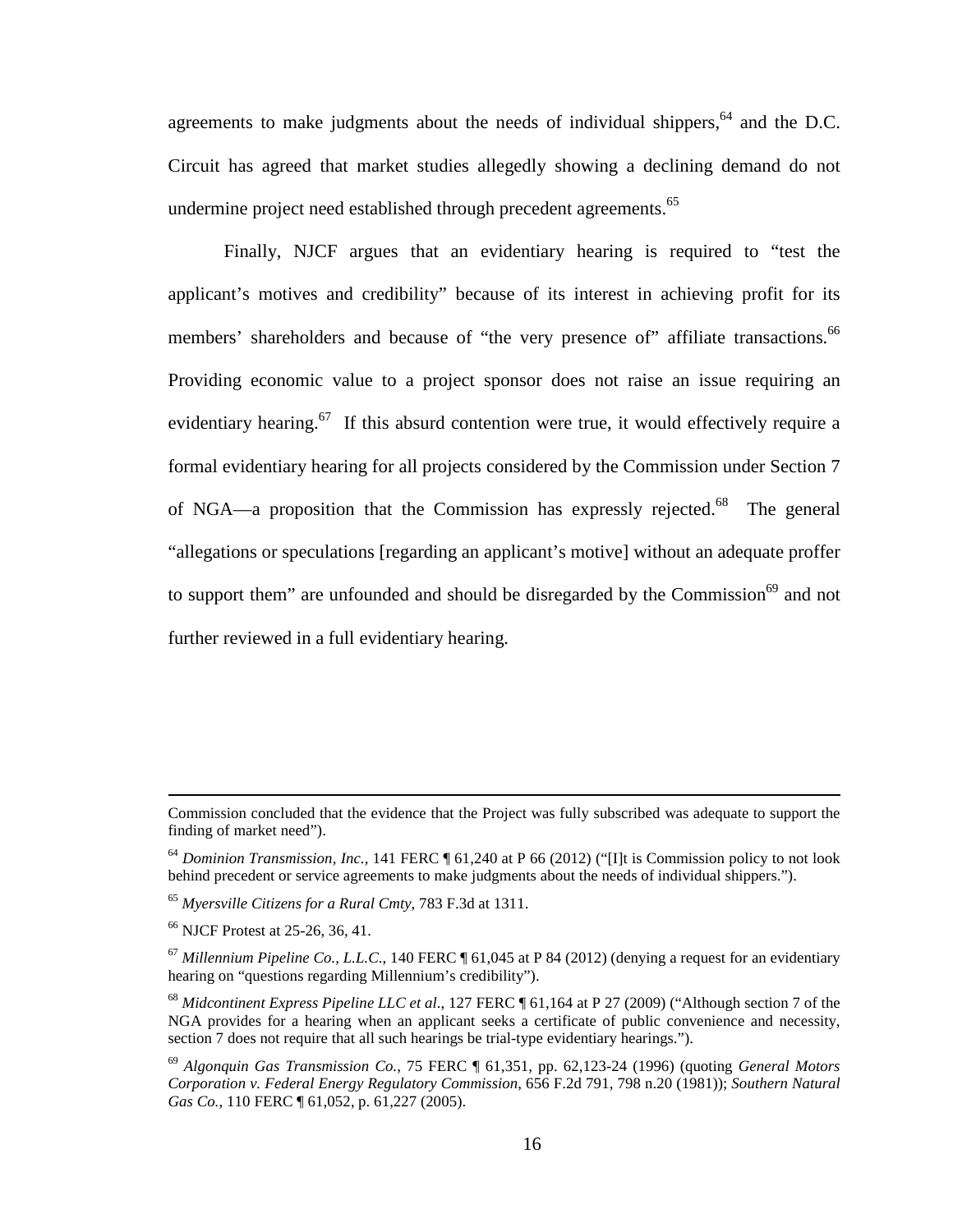### 4. A paper proceeding allows for thorough consideration of any potential adverse impacts and required mitigation measures.

A formal hearing is not required to analyze adverse impacts and mitigation measures. A paper proceeding provides a full opportunity for public participation and allows for a thorough review of any potential adverse effect. Environmental and economic impacts and mitigation measures are considered as a part of the Commission's certificate review process. The environmental review occurs pursuant to the National Environmental Policy Act. All stakeholders have numerous and sufficient opportunities to present written materials on impacts and requested mitigation measures, including in comments on the draft environmental impact statement.<sup>70</sup> Moreover, this process allows the Commission to gather information on the written record related to impacts and mitigation measures through data requests and to incorporate mitigation measures as certificate conditions.<sup>71</sup> The Commission has actively used the data request process in this proceeding and has received numerous written submissions. A paper proceeding is thus providing a sufficiently thorough record for the Commission's review of the PennEast Project.

#### **C. Policy Considerations Weigh Against an Evidentiary Hearing.**

The NJCF Protest raises a series of irrelevant policy arguments in an attempt to bolster its request for an evidentiary hearing. However, these policy considerations provide no basis for the trial-type cross examination that NJCF seeks. With these policy considerations, the NJCF Protest draws the conclusions that the significant public

<sup>70</sup> *See ANR Pipeline Co. et al*., 55 FERC ¶ 61,481, p. 62,591 (1991) (affirming on rehearing a denial of a request for a trial-type hearing on environmental issues regarding a compressor station in part because of the sufficient opportunity to comment on the EA); *see also Columbia Gas Transmission Corp. et al*., 48 FERC ¶ 61,050, p. 61,272 (1989).

<sup>71</sup> *See supra* note 37.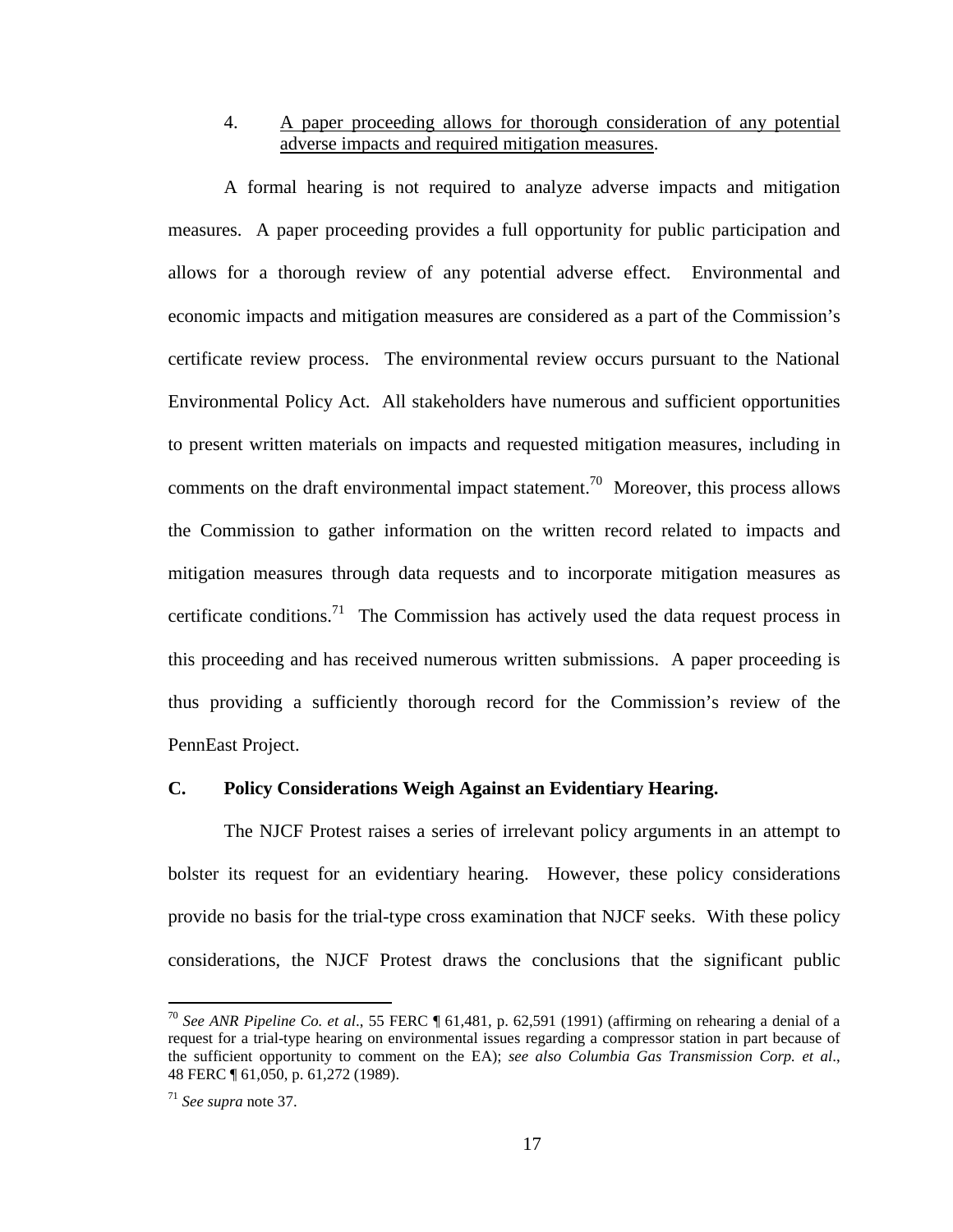response to the Project in the form of written submissions demonstrates a need for a hearing. To the contrary, it is clear that the paper hearing in this proceeding is effectively providing opportunity for public involvement and giving the Commission an adequate evidentiary record on which to make a final determination. No evidentiary hearing is necessary, nor would it be constructive in assisting the Commission in gathering information needed to make a final determination on the merits in this proceeding.

#### 1. The *Cajun Electric* case affords no basis for an evidentiary hearing.

NJCF relies on *Cajun Electric* as support for its assertion that an evidentiary hearing is required due to "anticompetitive effects."<sup>72</sup> The *Cajun Electric* case concerned the Commission's approval of *market-based rates* for an electric utility. Service on the PennEast Project, on the other hand, will be subject to cost of service-based recourse rates, upon receipt of approval from the Commission of the just and reasonable rates. Accordingly, the anticompetitive concerns in *Cajun Electric* due to exertion of monopoly power<sup>73</sup> do not exist in this proceeding and no evidentiary hearing is required.

NJCF fails to allege any "anticompetitive effects" that are comparable to the concerns the Commission addressed in *Cajun Electric*. NJCF's suggestion that the PennEast Project is the product of unfair competition resulting in other projects in the same market being less viable due to affiliated contracts<sup>74</sup> is unsubstantiated and not consistent with Commission precedent.<sup>75</sup> The fact that PennEast will introduce further

<sup>72</sup> NJCF Protest at 47.

<sup>73</sup> *See Cajun Elec. Power Co-op., Inc. v. F.E.R.C*., 28 F.3d 173, 176 (D.C. Cir. 1994) ("The critical issue in this case involves Entergy's move from regulated to market pricing for its wholesale sales of electric power.").

<sup>74</sup> NJCF Protest at 48.

<sup>75</sup> *See, e.g.*, *Guardian* at p. 61,967 (rejecting an argument that a proposed project "is the product of unfair competition because [an LDC affiliate shipper on Guardian] is leveraging its monopoly power over the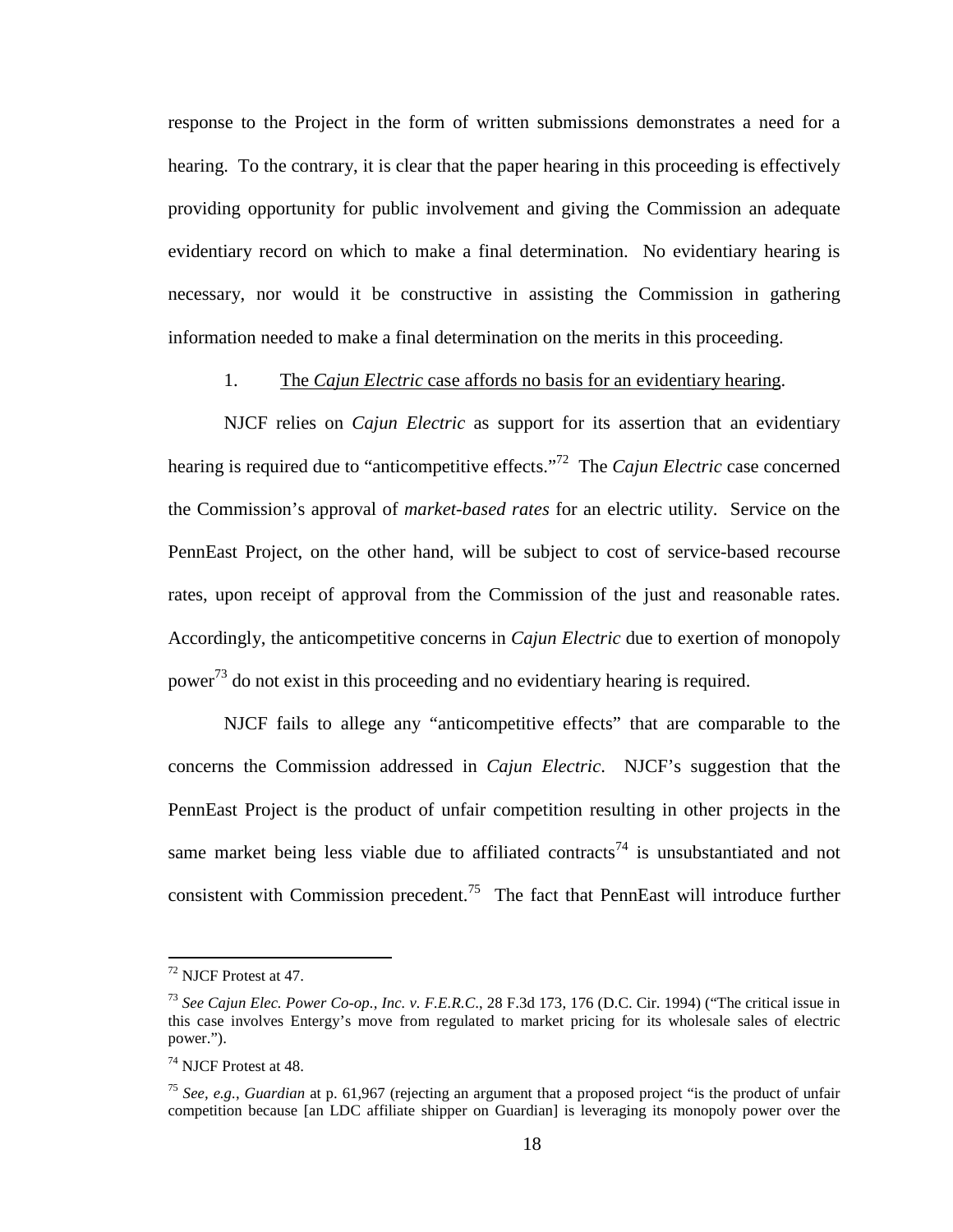competition in the markets it intends to serve is a benefit, not an adverse impact, under the Certificate Policy Statement.<sup>76</sup> This competition creates an incentive to lower costs and rates and achieve increased efficiency.<sup>77</sup> Accordingly, there are no anticompetitive concerns with the PennEast Project that lead to the type of evidentiary hearing ordered in *Cajun Electric*.

#### 2. An evidentiary hearing would not provide a benefit to the public.

NJCF distorts the holding in the *Iroquois* decision claiming that it requires the Commission to initiate an evidentiary hearing when a Project receives a certain level of public comment.<sup>78</sup> Although the Commission decided based on the circumstances at the time, including the amount of public comments received, to hold a hearing on a limited issue in that case, the *Iroquois* Order expressly stated that "the Commission does not believe it is required *as a matter of law* to hold a trial-type hearing in this matter.<sup>79</sup>

The level of public response in a proceeding does not necessitate an evidentiary hearing. When a Project receives a significant volume of filings, this demonstrates that the Commission has provided "ample opportunity to present . . . views through the

local distribution of gas to facilitate its parent's entry into the interstate market"); *see also Ruby Pipeline, LLC*, 128 FERC ¶ 61,224 at P 37 (2009) ("We find that Ruby's proposal is consistent with Commission policy, as any adverse impacts of the proposal on competing pipelines and their existing customers will be the result of fair competition."); *id*. at P 39 ("There is no evidence that, to the extent El Paso may lose throughput as a result of Ruby's operation, this loss will be the result of unfair competition or improper activities on the part of either Ruby or its affiliate, El Paso.").

<sup>&</sup>lt;sup>76</sup> *Guardian* at pp. 61,962, 61,978 (holding that effects on existing pipelines and their customers from new pipeline capacity is competitive in nature and is not considered adverse by the policy statement and that impacts on a competing pipeline and its existing customers will be the result of competition that will lead to future benefits to all market participants).

 $^{77}$  *Id.* at pp. 61,966, 61,976 ("The Commission's policy to promote competition is well established" and is furthered giving an incentive for existing pipelines "to discipline costs to maintain their customers and . . . price their services based on competition.").

<sup>78</sup> NJCF Protest at 52.

<sup>79</sup> *Iroquois Gas Transmission Sys., L.P., et al.*, 52 FERC ¶ 61,091, p. 61,343 (1990) (emphasis added).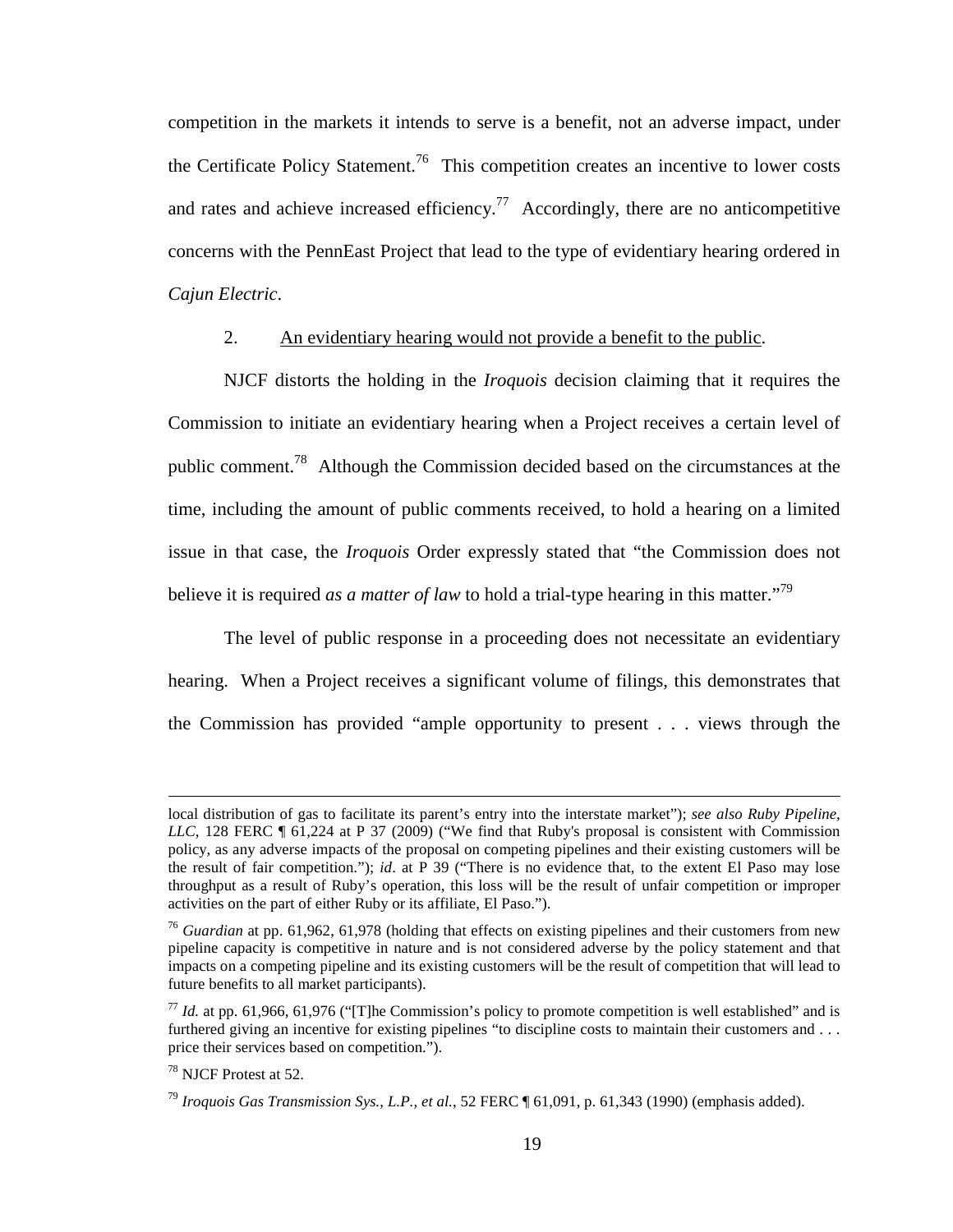submission of written comments."<sup>80</sup> Moreover, the public comments received on the Project are similar, in both amount and substance, to other recent proceedings where the Commission rejected requests to initiate an evidentiary hearing.<sup>81</sup> A formal hearing would not provide any additional opportunities for stakeholders to express their views and there are no other circumstances presented in the PennEast proceeding suggesting the public would benefit from a hearing. Consequently, the request for a hearing should be denied.

### 3. The Commission's standards of conduct are irrelevant to determining if the Project is in the public convenience and necessity.

NJCF claims that a hearing must be held to review the "potential for future abuse" under the Commission's standards of conduct. $82$  The Commission does not include speculation of legal violations in a certificate proceeding—all natural gas companies subject to the Commission's jurisdiction are required to, and it is presumed that such companies will, comply with all Commission policies, rules, and regulations as well as other applicable laws and regulations. It would be arbitrary and capricious, and therefore not permissible, for the Commission, as suggested by NJCF, to hold a hearing speculating that a pipeline would operate in a noncompliant manner.

Furthermore, the Commission relies on its regulatory oversight, specifically the standards of conduct governing a pipeline's operations, when explaining why the Commission does "not distinguish between pipelines' precedent agreements with affiliates or independent marketers in establishing the market need for a proposed

<sup>80</sup> *Weaver's Cove Energy, LLC et al*., 114 FERC ¶ 61,058 at PP 46-48 (2006).

<sup>81</sup> *See, e.g.*, *Florida Southeast Connection, LLC et al.*, 154 FERC ¶ 61,080 at PP 47-48 (2016); *Constitution Pipeline Co., LLC et al.,* 149 FERC ¶ 61,199 at P 20 (2014).

 $82$  NJCF Protest at 51-52.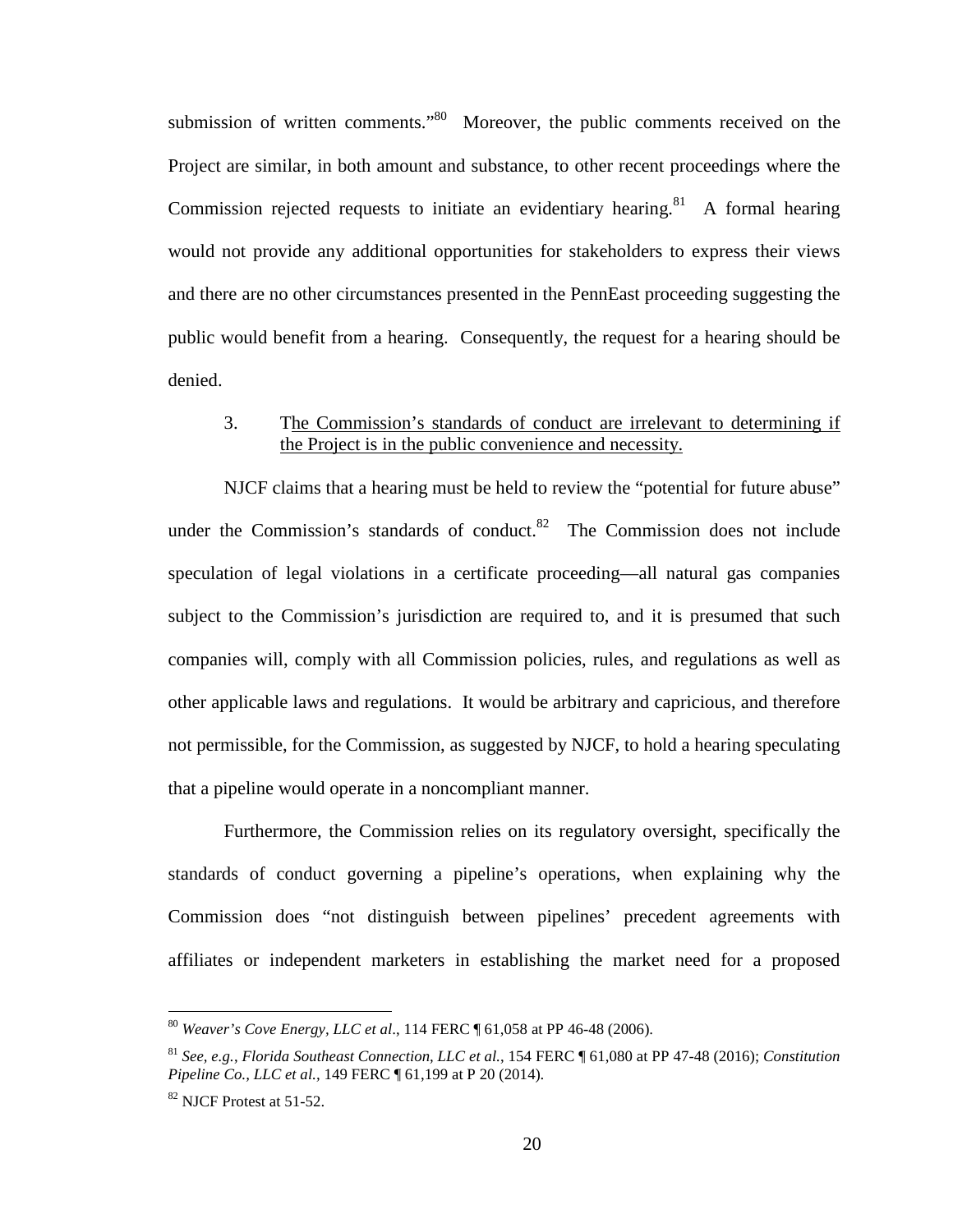project."<sup>83</sup> Thus, there is no issue to be reviewed in a hearing related to the standard of conduct regulations.

# 4. An evidentiary hearing is not required to assess the impacts on the New Jersey LDCs' ratepayers.

NJCF advocates for the Commission to hold an evidentiary hearing to verify the impacts on existing pipelines and their "captive customers."<sup>84</sup> PennEast has previously demonstrated in the instant proceeding that the Project will create no adverse impacts on existing pipelines and their captive customers. $85$  NJCF nevertheless asserts that by allowing affiliated shippers to avoid renewing their contracts with existing pipelines, the "captive customers" of existing pipelines will be forced to pay higher rates. $86$  As discussed in the Concentric Reply, this argument relies on numerous unsupported assumptions that (1) shippers on PennEast will in fact relinquish their capacity on existing pipelines, (2) such capacity would not then be re-contracted, and (3) these pipelines would successfully raise their rates in a subsequent rate case. The Concentric Reply addresses and refutes these assumptions in detail as contrary to existing market conditions and finds a lack of harm to existing pipelines.<sup>87</sup> The written record is sufficient for the Commission to make a determination on the existence of any impacts to captive customers.

Moreover, an evidentiary hearing is not required because Commission policy and precedent clearly address competition with existing pipelines and their shippers as a

<sup>83</sup> *Millennium Pipeline Co., L.P., et al*., 100 FERC ¶ 61,277 at P 57 (2002).

<sup>84</sup> NJCF Protest at 53.

<sup>&</sup>lt;sup>85</sup> Application at 14-15.

<sup>86</sup> NJCF Protest at 53.

<sup>&</sup>lt;sup>87</sup> Concentric Reply at PP 56-59.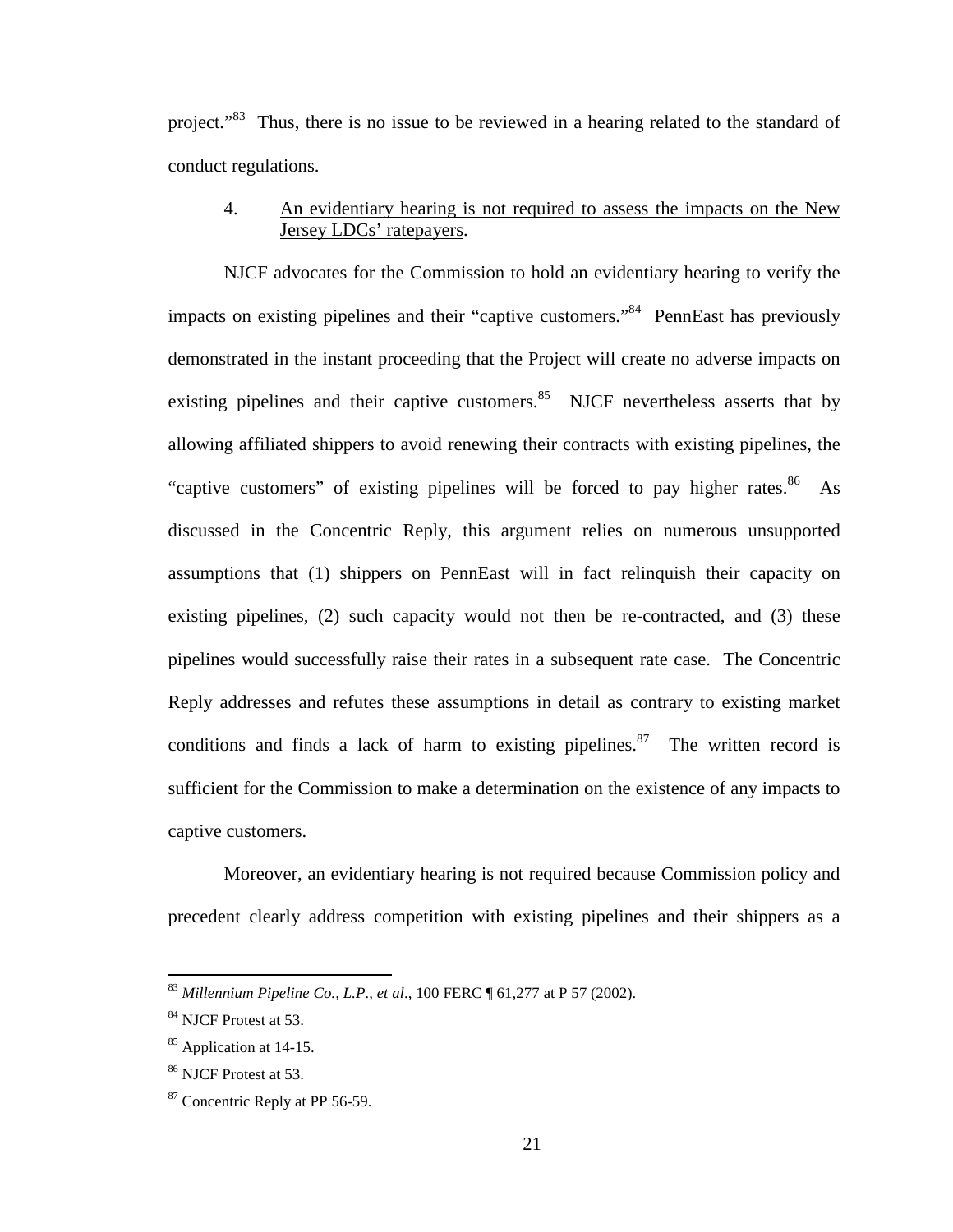benefit, not an adverse impact. The potential that customers may relinquish their capacity on existing pipelines is the type of competition the Certificate Policy Statement is designed to promote. This competition creates an incentive for pipelines to discipline their costs and lower their rates. $88$  An evidentiary hearing is not required to determine that competition in existing markets outweighs any alleged potential adverse impacts on an existing pipeline in the same area.<sup>89</sup> The competitive alternative that PennEast will provide furthers "the Commission's policy to promote competition" by giving an incentive for existing pipelines "to discipline costs to maintain their customers and . . . price their services based on competition."<sup>90</sup> Accordingly, there is no issue of material fact necessitating a hearing.

#### **III. CONCLUSION**

For the reasons stated herein, PennEast respectfully requests that the Commission (i) consider NJCF's filing as a late protest, (ii) accept PennEast's motion for leave to answer and the Answer filed herewith, and (iii) reject the NJCF Protest and all the arguments presented therein. In the event that the Commission construes the NJCF Protest as a complaint filed pursuant to Rule 206, PennEast respectfully requests that the Commission (i) consider this Answer PennEast's timely response, (ii) reject all of the

<sup>88</sup> *See Guardian* at p. 61,962 (rejecting an argument substantially similar to the one promoted here that a project proposed to serve the same market would economically harm an existing pipeline and its shippers).

<sup>89</sup> *See Southern Natural Gas Co.*, 76 FERC ¶ 61,122, p. 61,647 (1996) (citing *CNG Transmission Corporation*, 43 FERC ¶ 61,500 (1988)) (refusing to initiate a hearing "based on its policy decision that the benefits of competition, which would be lost if the Commission interfered with a customer's decision to switch suppliers when its contract expired, outweighed the potential adverse impacts on the previous supplier"); *see also Ruby Pipeline, L.L.C*., 128 FERC ¶ 61,224 at P 39 (2009) ("We find any potential adverse impacts on existing pipelines are outweighed by the benefits to gas consumers from the increased reliability and flexibility that will result from being able to access additional supplies of competitivelypriced domestic gas.").

<sup>90</sup> *Guardian* at p. 61,976.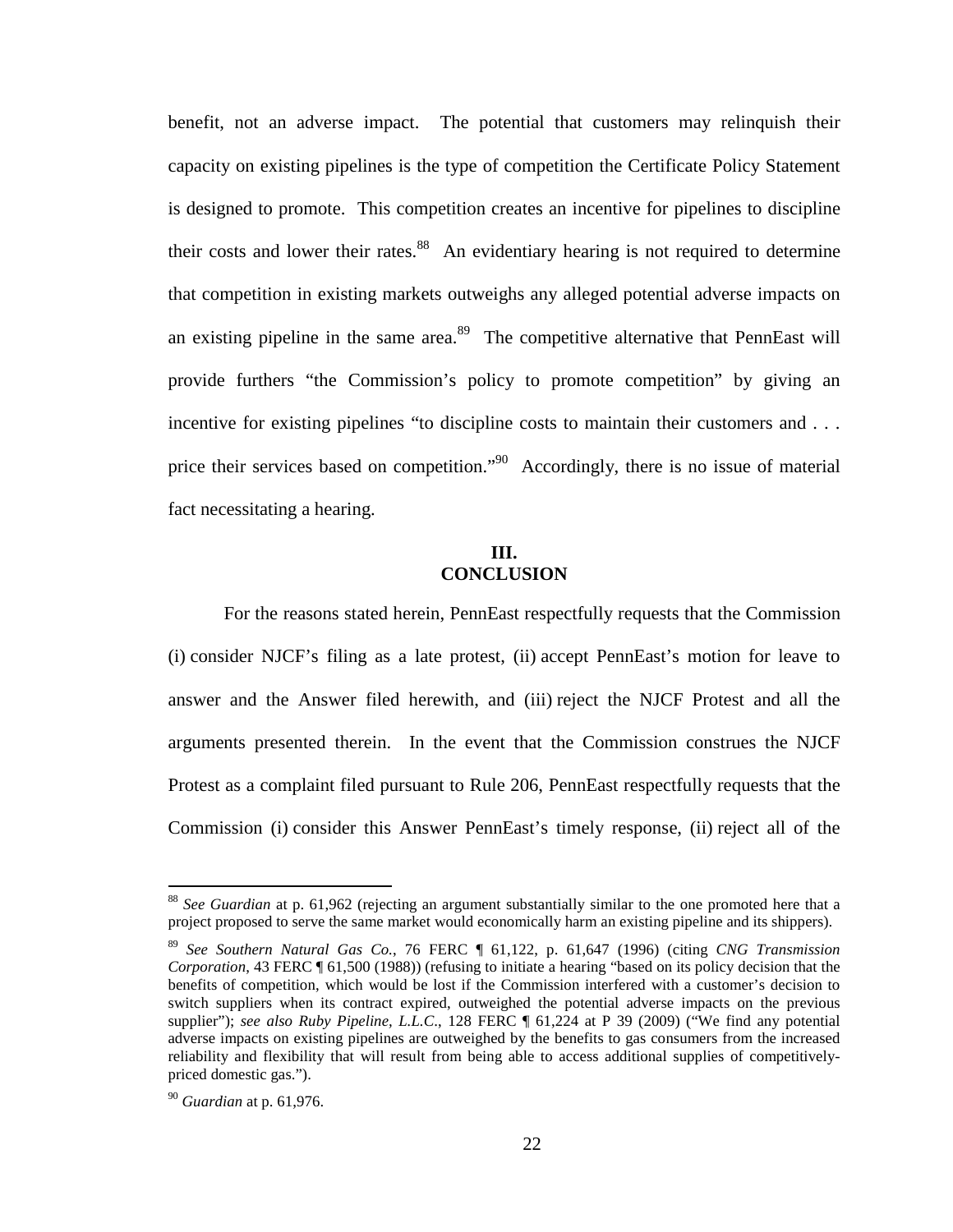requests made by NJCF, and (iii) find there is no merit in the complaint. PennEast submits that an evidentiary hearing is unwarranted and unnecessary for the reasons stated herein, including the fact that NJCF has raised no disputed issue of material fact that cannot be addressed in a paper proceeding, and respectfully requests that the Commission not initiate an evidentiary hearing in either a separate proceeding or the existing pending certificate proceeding.

Respectfully submitted,

/s/ *Frank H. Markle* Frank H. Markle Senior Counsel PennEast Pipeline Company, LLC 460 North Gulph Road King of Prussia, PA 19406 (610) 768-3625

James D. Seegers Sabina D. Walia Suzanne E. Clevenger Daniel K. Lee Vinson & Elkins L.L.P. 1001 Fannin, Suite 2500 Houston, TX 77002 (713) 758-2939

Counsel for: PennEast Pipeline Company, LLC

July 5, 2016